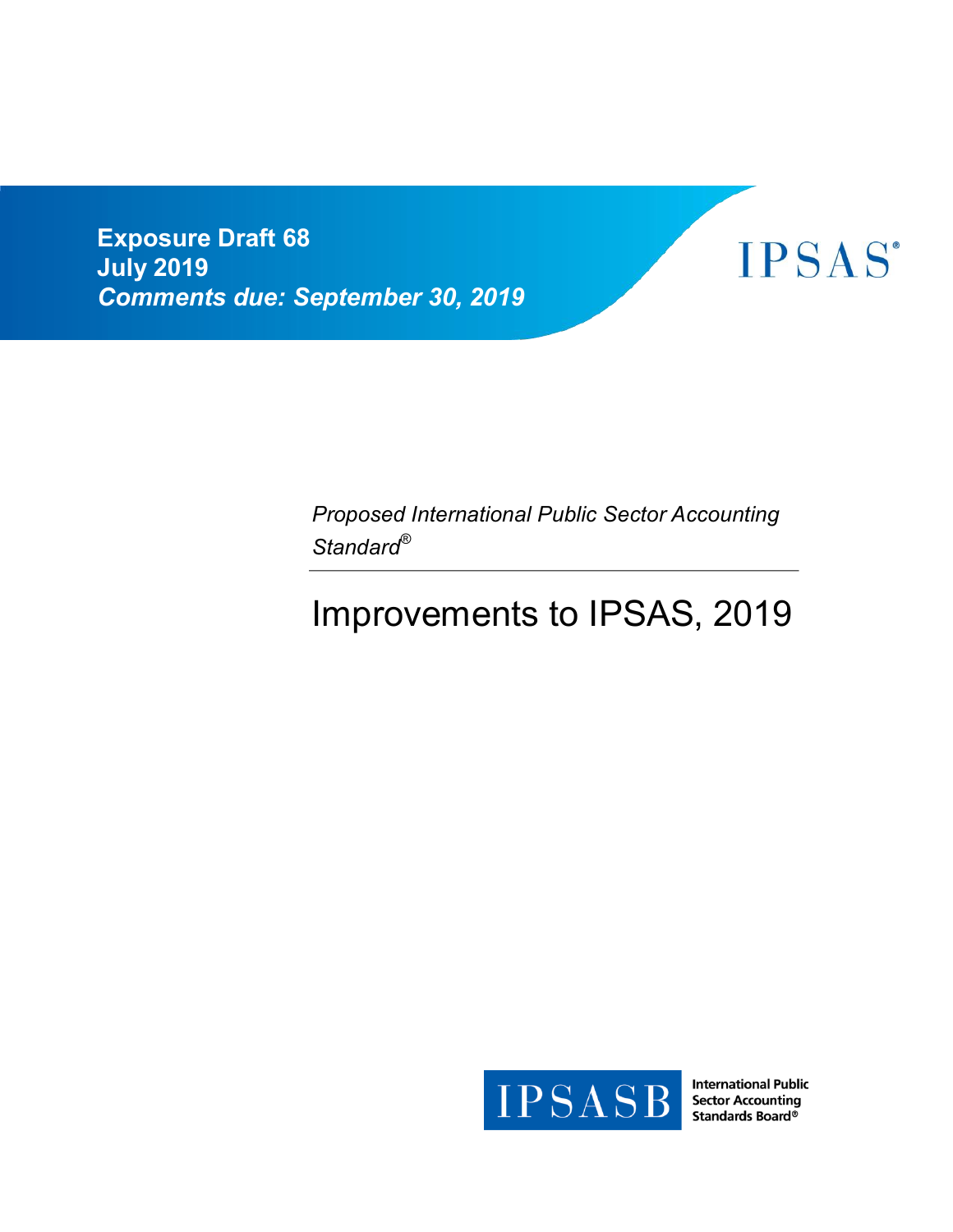

**International Public Sector Accounting Standards Board®** 

This document was developed and approved by the International Public Sector Accounting Standards Board® (IPSASB®).

The objective of the IPSASB is to serve the public interest by setting high-quality public sector accounting standards and by facilitating the adoption and implementation of these, thereby enhancing the quality and consistency of practice throughout the world and strengthening the transparency and accountability of public sector finances.

In meeting this objective the IPSASB sets IPSAS® and Recommended Practice Guidelines (RPGs) for use by public sector entities, including national, regional, and local governments, and related governmental agencies.

IPSAS relate to the general purpose financial statements (financial statements) and are authoritative. RPGs are pronouncements that provide guidance on good practice in preparing general purpose financial reports (GPFRs) that are not financial statements. Unlike IPSAS RPGs do not establish requirements. Currently all pronouncements relating to GPFRs that are not financial statements are RPGs. RPGs do not provide guidance on the level of assurance (if any) to which information should be subjected.

The structures and processes that support the operations of the IPSASB are facilitated by the International Federation of Accountants<sup>®</sup> (IFAC<sup>®</sup>).

Copyright © July 2019 by the International Federation of Accountants (IFAC). For copyright, trademark, and permissions information, please see [page](#page-29-0) 30.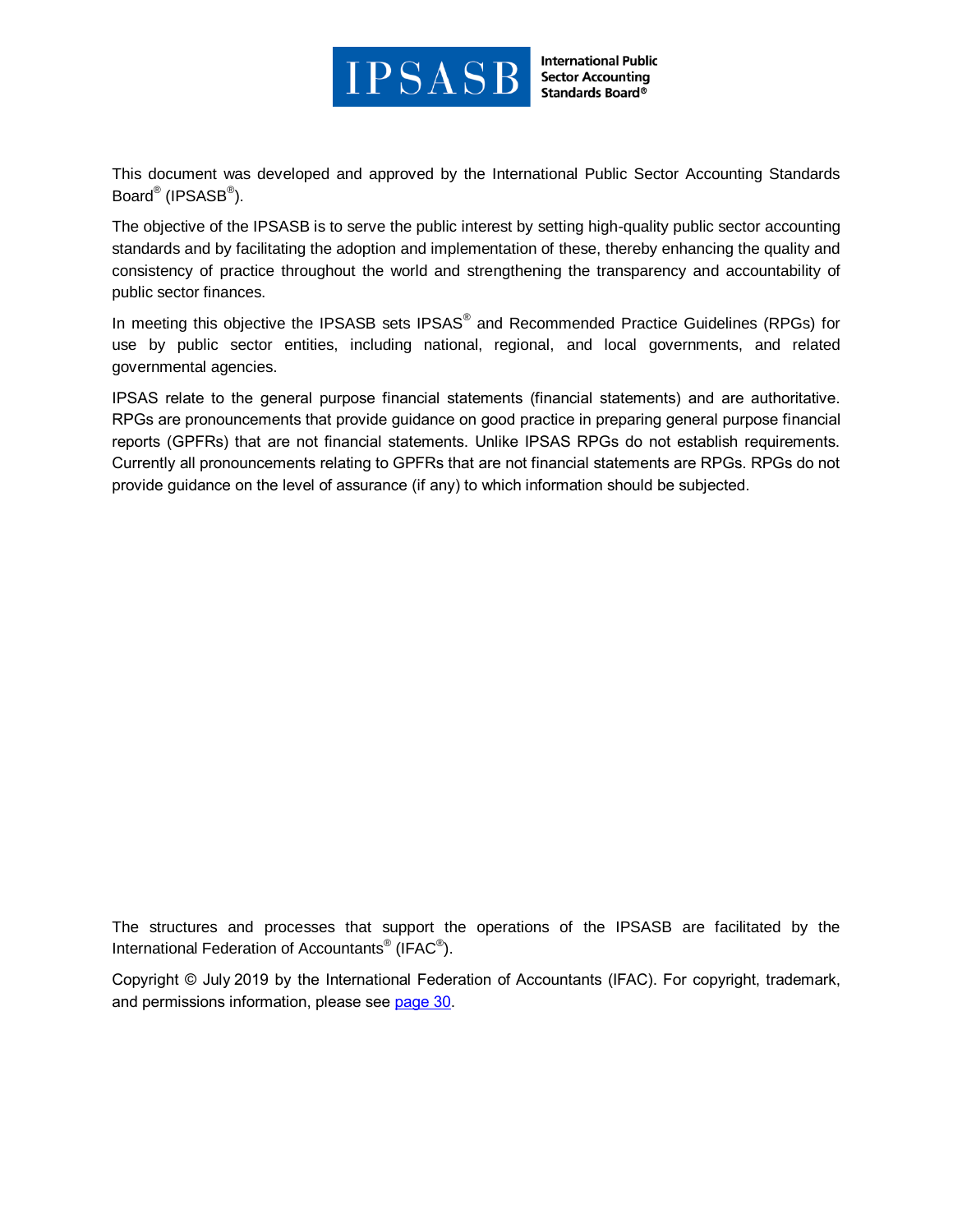## **REQUEST FOR COMMENTS**

This Exposure Draft, *Improvements to IPSAS, 2019*, was developed and approved by the International Public Sector Accounting Standards Board<sup>®</sup> (IPSASB<sup>®</sup>).

The proposals in this Exposure Draft may be modified in light of comments received before being issued in final form. **Comments are requested by September 30, 2019.**

Respondents are asked to submit their comments electronically through the IPSASB website, using the ["Submit a Comment"](https://www.ifac.org/publications-resources/exposure-draft-68-improvements-ipsas-2019) link. Please submit comments in both a PDF and Word file. Also, please note that first-time users must register to use this feature. All comments will be considered a matter of public record and will ultimately be posted on the website. This publication may be downloaded from the IPSASB website: www.ipsasb.org. The approved text is published in the English language.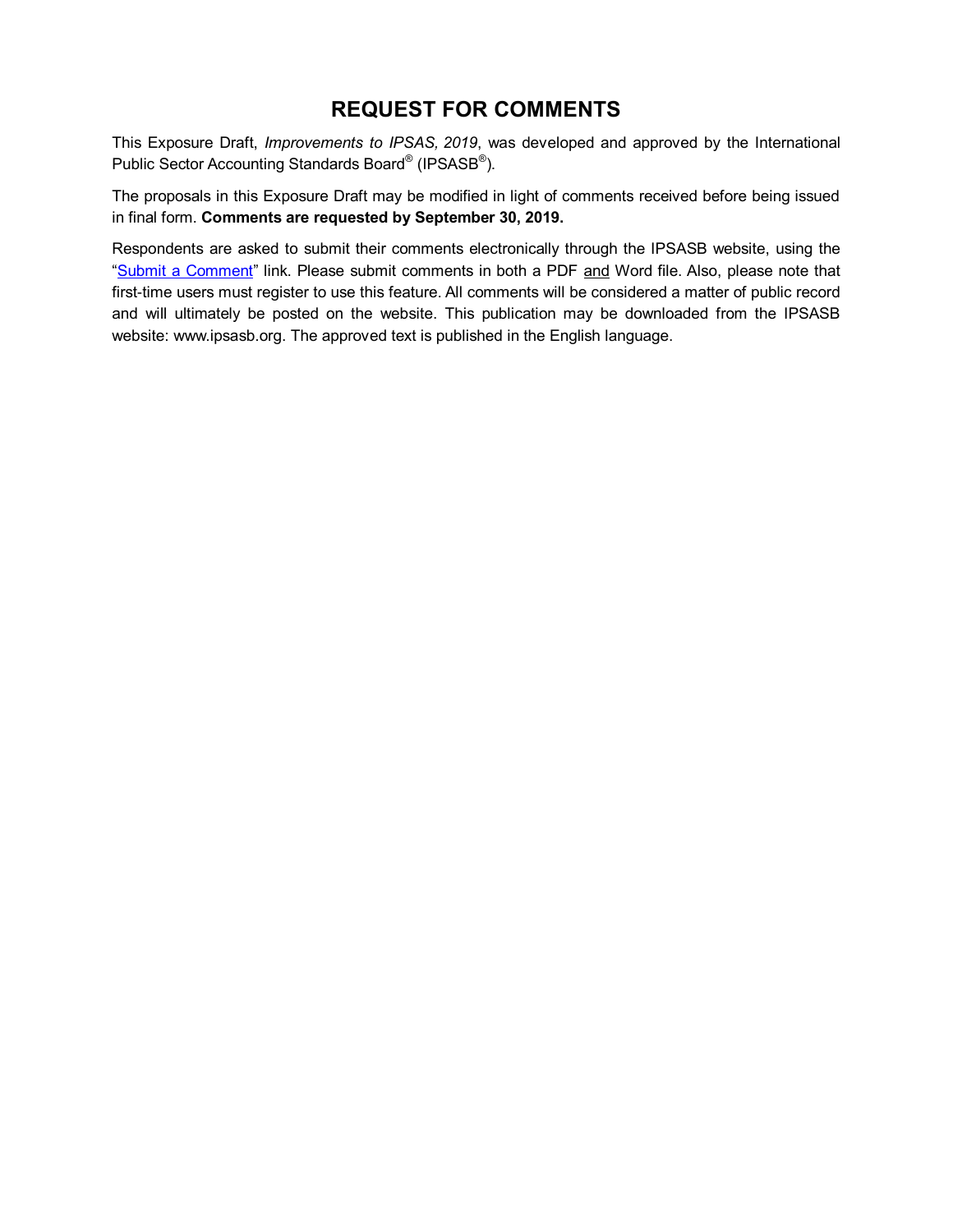# **IMPROVEMENTS TO IPSAS, 2019**

| <b>CONTENTS</b> |  |
|-----------------|--|
|-----------------|--|

| Page |
|------|
|      |
|      |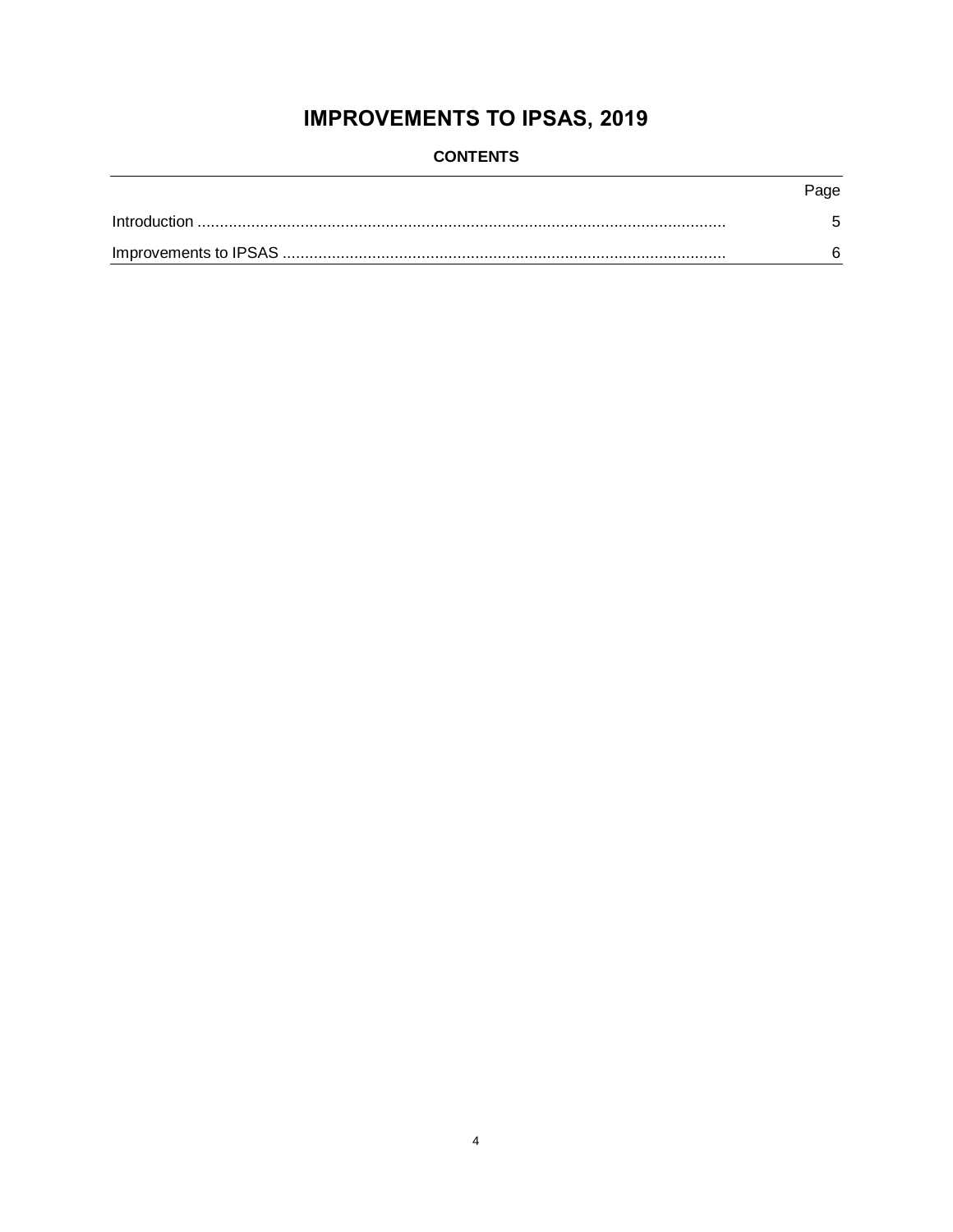## <span id="page-4-0"></span>**INTRODUCTION**

- 1. Exposure Draft (ED) 68, *Improvements to IPSAS, 2019* deals with non-substantive changes to IPSAS that arise through comments received from stakeholders and narrow scope amendment projects of the IASB.
- 2. In October 2018, the IASB issued *Definition of Material* (Amendments to IAS 1 and IAS 8) to clarify the definition of material and resolve difficulties that entities have experienced in making materiality judgements when preparing financial statements. The definition of material was amended in IAS 1, *Presentation of Financial Statements*, IAS 8, *Accounting Policies, Changes in Accounting Estimates and Errors*, IAS 10, *Events after the Reporting Period*, IAS 34, *Interim Financial Reporting*; IAS 37, *Provisions, Contingent Liabilities and Contingent Assets*, IFRS 2, *Share-based Payment*; IFRS 4, *Insurance Contracts*; *The Conceptual Framework for Financial Reporting* (Conceptual Framework) and IFRS Practice Statement 2, *Making Materiality Judgements*.
- 3. The IPSASB decided not to amend the definition of material in IPSAS 1, *Presentation of Financial Statements* and IPSAS 3, *Accounting Policies, Changes in Accounting Estimates and Errors*. Before making standards-level amendments the IPSASB will review the guidance on materiality in The *Conceptual Framework for General Purpose Financial Reporting by Public Sector Entities* (the Conceptual Framework) as part of the IPSASB's committed project, *Limited Scope Review of the Conceptual Framework*, and will take account of the IASB's amendments. No revisions to the definition of materiality in IPSAS 1 and IPSAS 3 will be proposed before the completion of the Limited Scope Review of the Conceptual Framework project.
- 4. In October 2018, the IASB issued *Definition of Business* (Amendments to IFRS 3) to clarify the definition of a business and resolve the difficulties that arise when an entity distinguishes whether it has acquired a business or a group of assets. While IPSAS 40, *Public Sector Combinations*, does not define a business, however it does define an operation which draws on the definition of a business in IFRS 3, *Business Combinations*.
- 5. As part of its *2019 Improvements project*, the IPSASB considered whether to amend the definition of an operation in IPSAS 40, and the related guidance, in line with the amendments to IFRS 3. The IPSASB decided not to amend IPSAS 40, because the definition of an operation in IPSAS 40 applies to amalgamations as well as to acquisitions. The IPSASB considered that some of the additional guidance in IFRS 3, including the optional "concentration" test, would only be relevant to acquisitions. The IPSASB also noted that the modifications that would be needed to ensure that this guidance does not apply to amalgamations would go beyond the remit of the Improvements project. A separate narrow scope project to evaluate the potential impact of the IASB's revised definition of business on IPSAS 40 may be considered in the future.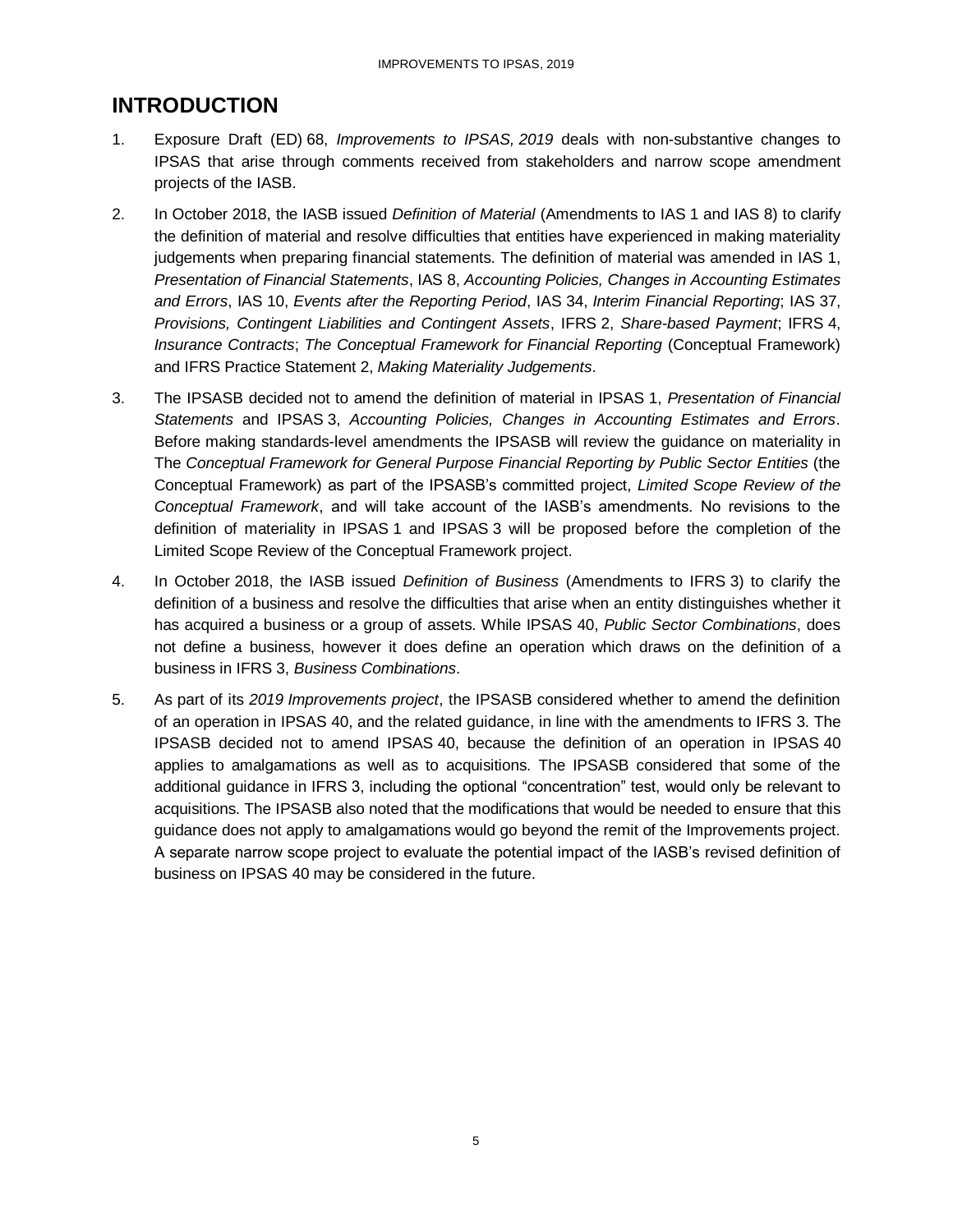## <span id="page-5-0"></span>**IMPROVEMENTS TO IPSAS**

#### **Objective**

1. The objective of Exposure Draft (ED) 68, *Improvements to IPSAS, 2019* is to propose improvements to IPSAS in order to address issues raised by stakeholders.

#### **Request for Comments**

2. The IPSASB would welcome comments on all the changes proposed in ED 68. Comments are most helpful if they indicate the specific paragraph or group of paragraphs to which they relate, contain a clear rationale and, where applicable, provide a suggestion for alternative wording.

## **IPSAS Addressed**

3. The Improvements project deals with non-substantive changes to IPSAS through a collection of amendments which are unrelated. Amendments included in ED 68 arise from comments received from stakeholders.

| <b>IPSAS</b>                                                                                                    | <b>Summary of Proposed Change in ED 68</b>                                                                                                                                                                                   |  |  |  |  |
|-----------------------------------------------------------------------------------------------------------------|------------------------------------------------------------------------------------------------------------------------------------------------------------------------------------------------------------------------------|--|--|--|--|
| Amendments to Other IPSAS resulting from IPSAS 41, Financial Instruments                                        |                                                                                                                                                                                                                              |  |  |  |  |
| IPSAS 5, Borrowing Costs.                                                                                       | Proposed amendments to IPSAS 5, to update the<br>guidance related to the components of borrowing<br>costs which were inadvertently omitted when<br>IPSAS 41 was issued (see <b>Part 1a</b> ).                                |  |  |  |  |
| IPSAS 30, Financial Instruments: Disclosures.                                                                   | Proposed amendments to IPSAS 30, regarding<br>illustrative examples on hedging and credit risk<br>which were inadvertently omitted when IPSAS 41<br>was issued (see <b>Part 1b</b> ).                                        |  |  |  |  |
| IPSAS 30, Financial Instruments: Disclosures.                                                                   | Proposed amendments to IPSAS 30, to update<br>the guidance for accounting for financial<br>guarantee contracts which were inadvertently<br>omitted when IPSAS 41 was issued<br>(see <i>Part 1c</i> ).                        |  |  |  |  |
| IPSAS 33, First-time Adoption of Accrual Basis<br>International Public Sector Accounting Standards<br>(IPSASs). | Proposed amendments to IPSAS 33, to update<br>the guidance on classifying financial instruments<br>on initial adoption of accrual basis IPSAS which<br>were inadvertently omitted when IPSAS 41 was<br>issued (see Part 1d). |  |  |  |  |

#### **Improvements to IPSAS**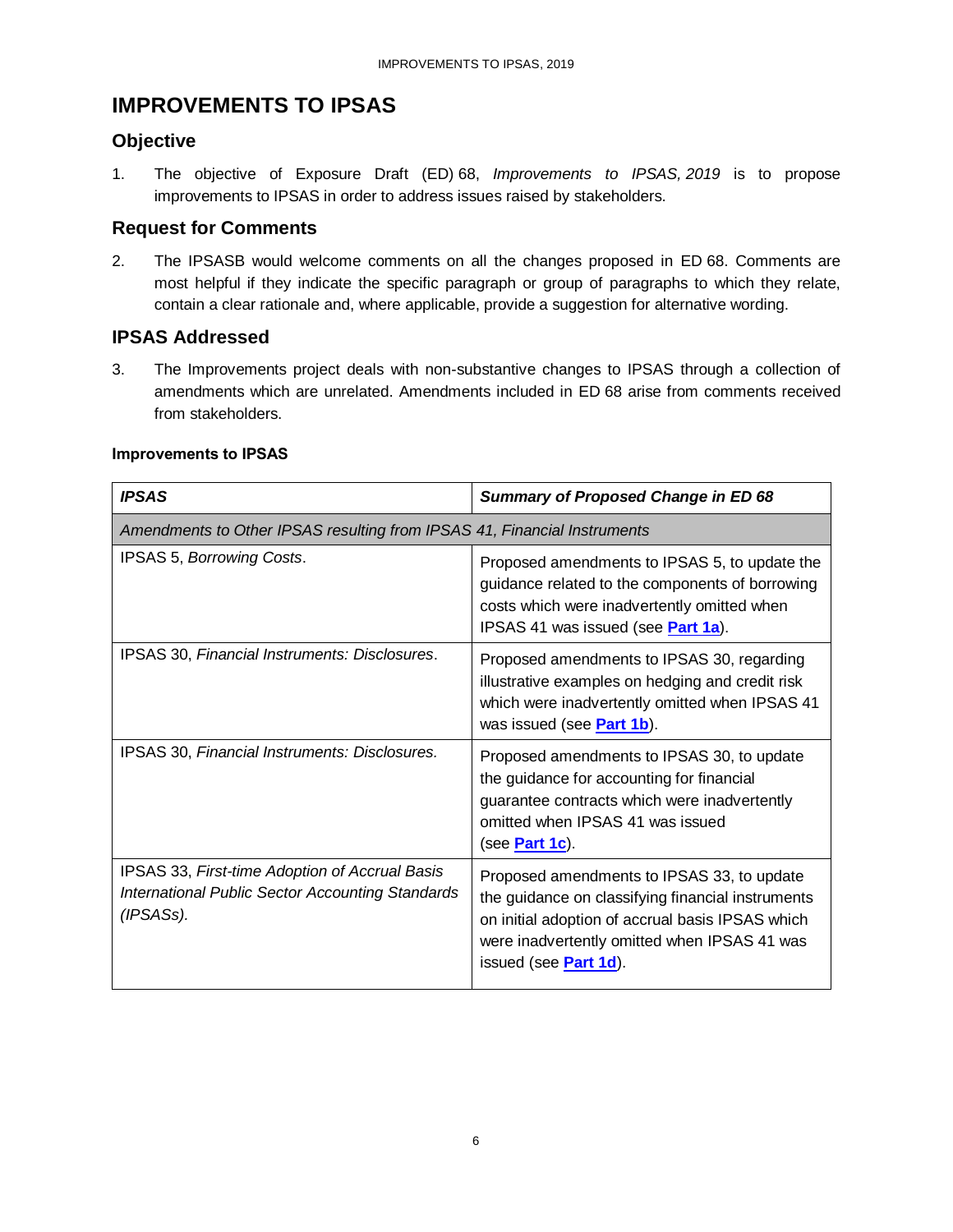| <b>IPSAS</b>                                                                                                           | <b>Summary of Proposed Change in ED 68</b>                                                                                                                                                                                                                |
|------------------------------------------------------------------------------------------------------------------------|-----------------------------------------------------------------------------------------------------------------------------------------------------------------------------------------------------------------------------------------------------------|
| Other Improvements to IPSAS                                                                                            |                                                                                                                                                                                                                                                           |
| IPSAS 13, Leases.                                                                                                      | Proposed amendments to IPSAS 13 to include<br>the appropriate references to IPSAS on<br>impairment, in place of the current references to<br>other international and/or national accounting<br>frameworks (see <b>Part 2</b> ).                           |
| IPSAS 13, Leases and IPSAS 17, Property,<br>Plant, and Equipment.                                                      | Proposed amendments to remove transitional<br>provisions which should have been deleted when<br>IPSAS 33, First Time Adoption of Accrual Basis<br>International Public Sector Accounting Standards<br>(IPSASs) was approved (see Part 3a and<br>Part 3b). |
| IPSAS 21, Impairment of Non-Cash-Generating<br>Assets and IPSAS 26, Impairment of Cash-<br>Generating Assets.          | Proposed amendments to ensure consistency of<br>impairment guidance to account for revalued<br>assets in the scope of IPSAS 17, Property, Plant,<br>and Equipment and IPSAS 31, Intangible Assets<br>(see <i>Part 4a</i> and <i>Part 4b</i> ).            |
| IPSAS 33, First-time Adoption of Accrual Basis<br><b>International Public Sector Accounting Standards</b><br>(IPSASs). | Proposed amendments to the implementation<br>guidance on deemed cost in IPSAS 33 to make it<br>consistent with the core principles in the Standard<br>(see <i>Part 5</i> ).                                                                               |
| IPSAS 40, Public Sector Combinations.                                                                                  | Proposed amendments to include the effective<br>date paragraph which were inadvertently omitted<br>when IPSAS 40 was issued (see Part 6).                                                                                                                 |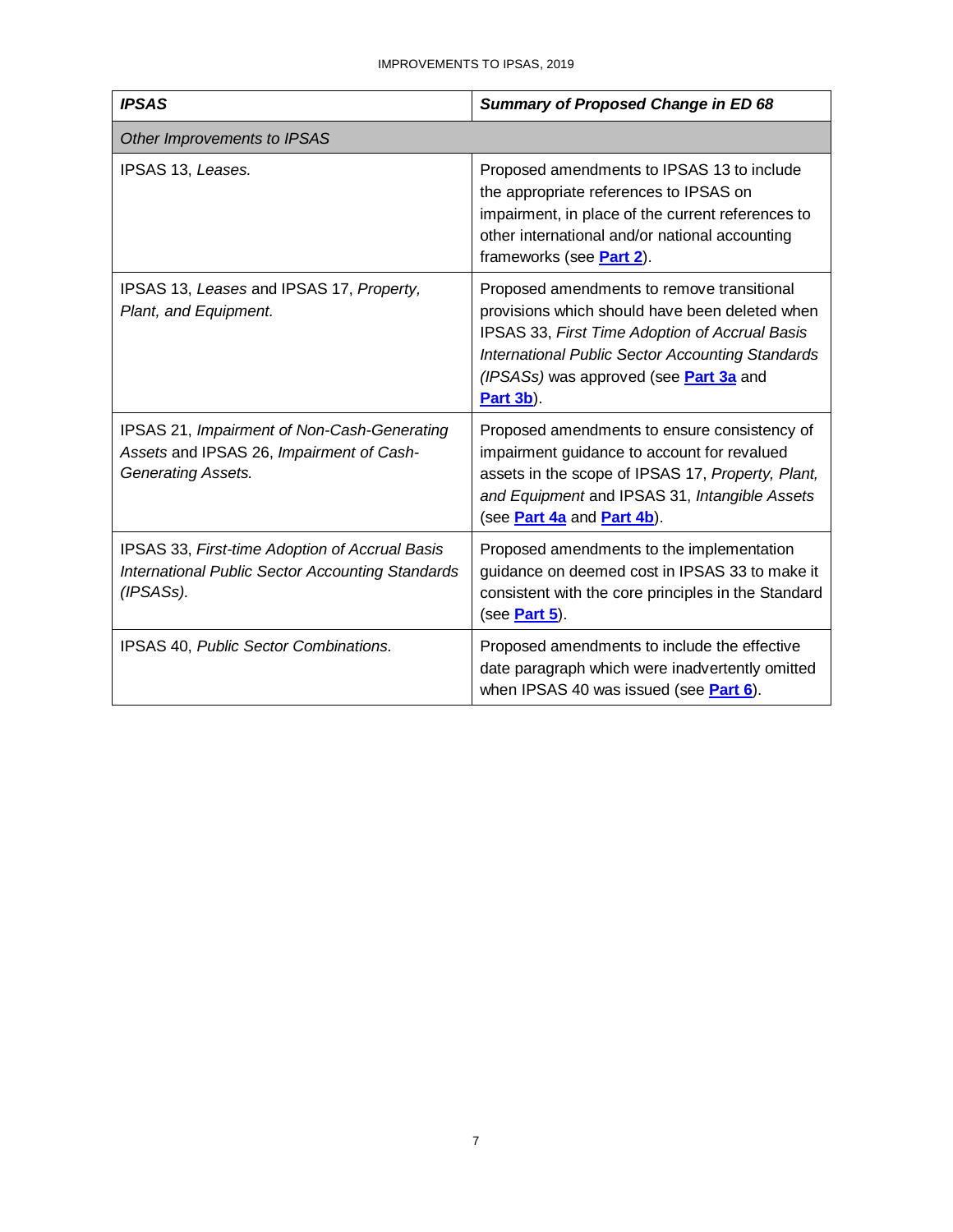#### <span id="page-7-0"></span>**Amendment: Part 1a**

#### **Amendments to IPSAS 5,** *Borrowing Costs*

Paragraph 6 is amended and paragraph 42E is added. New text is underlined and deleted text is struck through.

…

#### **Definitions**

…

#### **Borrowing Costs**

….

- 6. Borrowing costs may include:
	- (a) Interest on bank overdrafts and short-term and long-term borrowings Interest expense calculated using the effective interest method as described in IPSAS 41, *Financial Instruments*;
	- (b) Amortization of discounts or premiums relating to borrowings; [Deleted]
	- (c) Amortization of ancillary costs incurred in connection with the arrangement of borrowings; [Deleted]
	- (d) Finance charges in respect of finance leases and service concession arrangements; and
	- (e) Exchange differences arising from foreign currency borrowings, to the extent that they are regarded as an adjustment to interest costs.

…

#### **Effective Date**

…

42E. **Paragraph 6 was amended by [draft]** *Improvements to IPSAS, 2019***, issued in [Month] [Year]. An entity shall apply this amendment for annual financial statements covering periods beginning on or after January 1, 2022. Earlier application is permitted. If an entity applies this amendment for a period beginning before January 1, 2022, it shall disclose that fact and apply IPSAS 41 at the same time.**

…

#### **Basis for Conclusions**

…

#### **Revision of IPSAS 5 as a result of [draft]** *Improvements to IPSAS, 2019*

BC2. The amendments to paragraph 6 update the guidance related to the components of borrowing costs resulting from IPSAS 41, *Financial Instruments* which were inadvertently omitted when IPSAS 41 was issued. The IPSASB agreed to include these minor amendments in [draft] *Improvements to IPSAS, 2019*.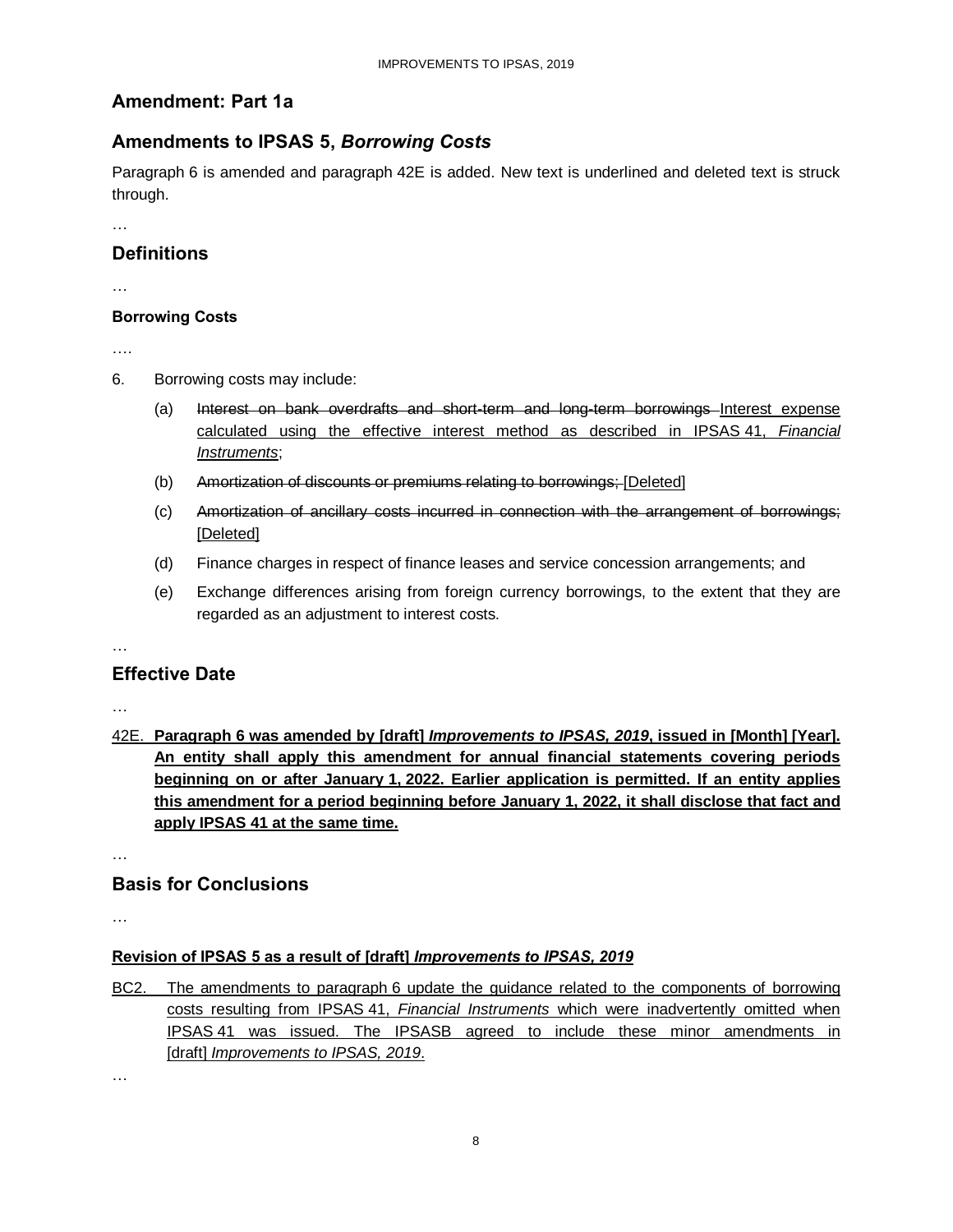## <span id="page-8-0"></span>**Amendment: Part 1b**

#### **Amendments to IPSAS 30,** *Financial Instruments: Disclosures*

Paragraphs IG13A–IG13C and IG22A–IG22D are added. Paragraph IG23 is amended. New text is underlined and deleted text is struck through.

…

#### **Implementation Guidance**

*This guidance accompanies, but is not part of, IPSAS 30.*

…

#### **Hedge Accounting (paragraphs 28A–28C)**

#### IG13A. Paragraph 28A of IPSAS 30 requires that an entity discloses amounts related to items designated as hedging instruments in a tabular format. The following example illustrates how that information might be disclosed.

|                                                                | <b>Nominal</b><br>amount of the<br>hedging | Carrying amount of<br>the hedging<br>instrument |                    | Line item in the<br>statement of financial<br>position where the | Changes in fair value<br>used for calculating<br>hedge ineffectiveness |  |
|----------------------------------------------------------------|--------------------------------------------|-------------------------------------------------|--------------------|------------------------------------------------------------------|------------------------------------------------------------------------|--|
|                                                                | instrument                                 | <b>Assets</b>                                   | <b>Liabilities</b> | hedging instrument is<br>located                                 | for 20X1                                                               |  |
| Cash flow hedges                                               |                                            |                                                 |                    |                                                                  |                                                                        |  |
| <b>Commodity price</b><br>risk<br>- Forward sales<br>contracts | xх                                         | <u>XX</u>                                       | XХ                 | Line item XX                                                     | <u>XX</u>                                                              |  |
| Fair value hedges                                              |                                            |                                                 |                    |                                                                  |                                                                        |  |
| Interest rate risk<br>- Interest rate<br>swaps                 | xх                                         | xх                                              | XX                 | Line item XX                                                     | XX                                                                     |  |
| <b>Foreign exchange</b><br>risk<br>- Foreign currency<br>loan  | <b>XX</b>                                  | XX                                              | XX                 | Line item XX                                                     | XX                                                                     |  |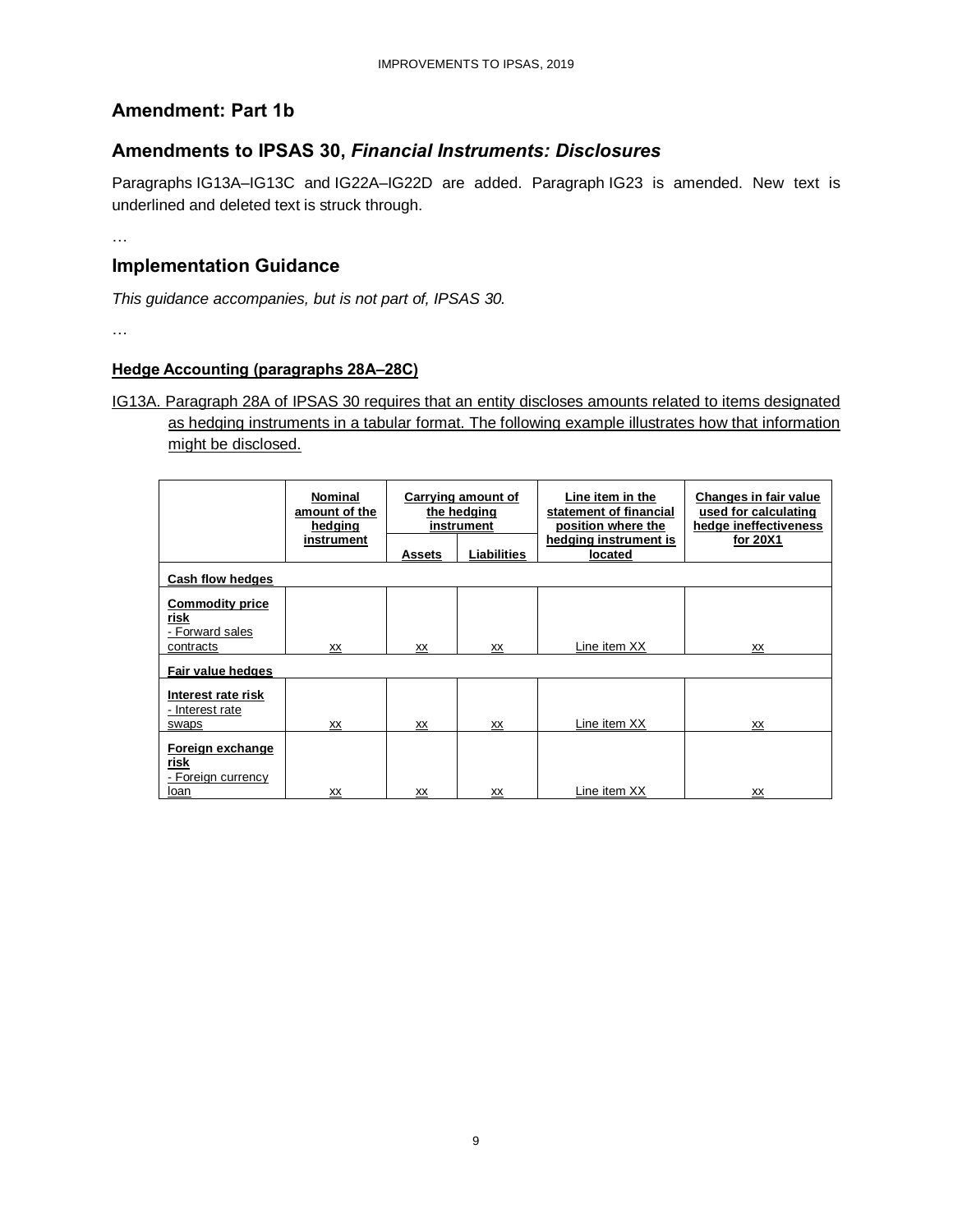IG13B. Paragraph 28B of IPSAS 30 requires that an entity discloses amounts related to items designated as hedged items in a tabular format. The following example illustrates how that information might be disclosed.

|                                                                        | Carrying amount of<br>the hedged item |             | Accumulated<br>amount of fair value<br>hedge adjustments<br>on the hedged item<br>included in the<br>carrying amount of<br>the hedged item |                    |                               |      | Line item<br>in the<br>statement<br>of<br>financial<br>position in<br>which the | Change in<br>value used<br>for<br>calculating<br>hedge<br>ineffective-<br>ness for | Cash flow<br>hedge<br>reserve |
|------------------------------------------------------------------------|---------------------------------------|-------------|--------------------------------------------------------------------------------------------------------------------------------------------|--------------------|-------------------------------|------|---------------------------------------------------------------------------------|------------------------------------------------------------------------------------|-------------------------------|
|                                                                        | <b>Assets</b>                         | Liabilities | <b>Assets</b>                                                                                                                              | <b>Liabilities</b> | hedged<br>item is<br>included | 20X1 |                                                                                 |                                                                                    |                               |
| Cash flow hedges                                                       |                                       |             |                                                                                                                                            |                    |                               |      |                                                                                 |                                                                                    |                               |
| <b>Commodity price</b><br>risk                                         |                                       |             |                                                                                                                                            |                    |                               |      |                                                                                 |                                                                                    |                               |
| - Forecast sales<br>- Discontinued<br>hedges (forecast                 | n/a                                   | n/a         | n/a                                                                                                                                        | n/a                | n/a                           | XX   | XX                                                                              |                                                                                    |                               |
| sales)                                                                 | n/a                                   | n/a         | n/a                                                                                                                                        | n/a                | n/a                           | n/a  | XX                                                                              |                                                                                    |                               |
| Fair value hedges                                                      |                                       |             |                                                                                                                                            |                    |                               |      |                                                                                 |                                                                                    |                               |
| Interest rate risk<br>- Loan payable<br>- Discontinued<br>hedges (Loan |                                       | XX          |                                                                                                                                            | XX                 | Line<br>item XX               | XX   | n/a                                                                             |                                                                                    |                               |
| payable)                                                               |                                       | XX          |                                                                                                                                            | XX                 | Line<br>item XX               | n/a  | n/a                                                                             |                                                                                    |                               |
| Foreign exchange<br>risk<br>- Firm commitment                          | XX                                    | XX          | XX                                                                                                                                         | ХX                 | Line item<br>XX               | XX   | n/a                                                                             |                                                                                    |                               |

IG13C. Paragraph 28C of IPSAS 30 requires that an entity disclose amounts that have affected the statement of financial performance as a result of applying hedge accounting in a tabular format. The following example illustrates how that information might be disclosed.

| <b>Cash flow</b><br>hedges <sup>(a)</sup>                                                                                                                                                                                                                                                                                                             | <b>Separate</b><br>line item<br>recognized<br>in surplus<br>or deficit as<br>a result of a<br>hedge of a<br>net<br>position <sup>(b)</sup> | Change in<br>the value of<br>the hedging<br>instrument<br>recognized<br>in net<br>assets/equity | Hedge<br>ineffective<br>ness<br>recognized<br>in surplus<br>or deficit | Line item in<br>surplus or<br>deficit (that<br>includes hedge<br>ineffectiveness) | Amount<br>reclassif<br>ied from<br>the cash<br>flow<br>hedge<br>reserve<br>to<br>surplus<br>or deficit | Line item<br>affected in<br>surplus or<br>deficit<br>because of<br>the<br>reclassificat<br>ion |
|-------------------------------------------------------------------------------------------------------------------------------------------------------------------------------------------------------------------------------------------------------------------------------------------------------------------------------------------------------|--------------------------------------------------------------------------------------------------------------------------------------------|-------------------------------------------------------------------------------------------------|------------------------------------------------------------------------|-----------------------------------------------------------------------------------|--------------------------------------------------------------------------------------------------------|------------------------------------------------------------------------------------------------|
| Commodity price<br>risk<br>Commodity X<br>- Discontinued<br>Line item XX<br><u>n/a</u><br>XX<br>$\frac{xx}{n/a}$<br>$\frac{XX}{n/a}$<br>n/a<br>hedge<br>n/a<br>ХX<br>The information disclosed in the statement of changes in net assets/equity (cash flow hedge reserve) should<br><u>(a)</u><br>have the same level of detail as these disclosures. |                                                                                                                                            |                                                                                                 |                                                                        |                                                                                   |                                                                                                        | Line item XX<br>Line item XX                                                                   |
| (b)                                                                                                                                                                                                                                                                                                                                                   |                                                                                                                                            | This disclosure only applies to cash flow hedges of foreign currency risk.                      |                                                                        |                                                                                   |                                                                                                        |                                                                                                |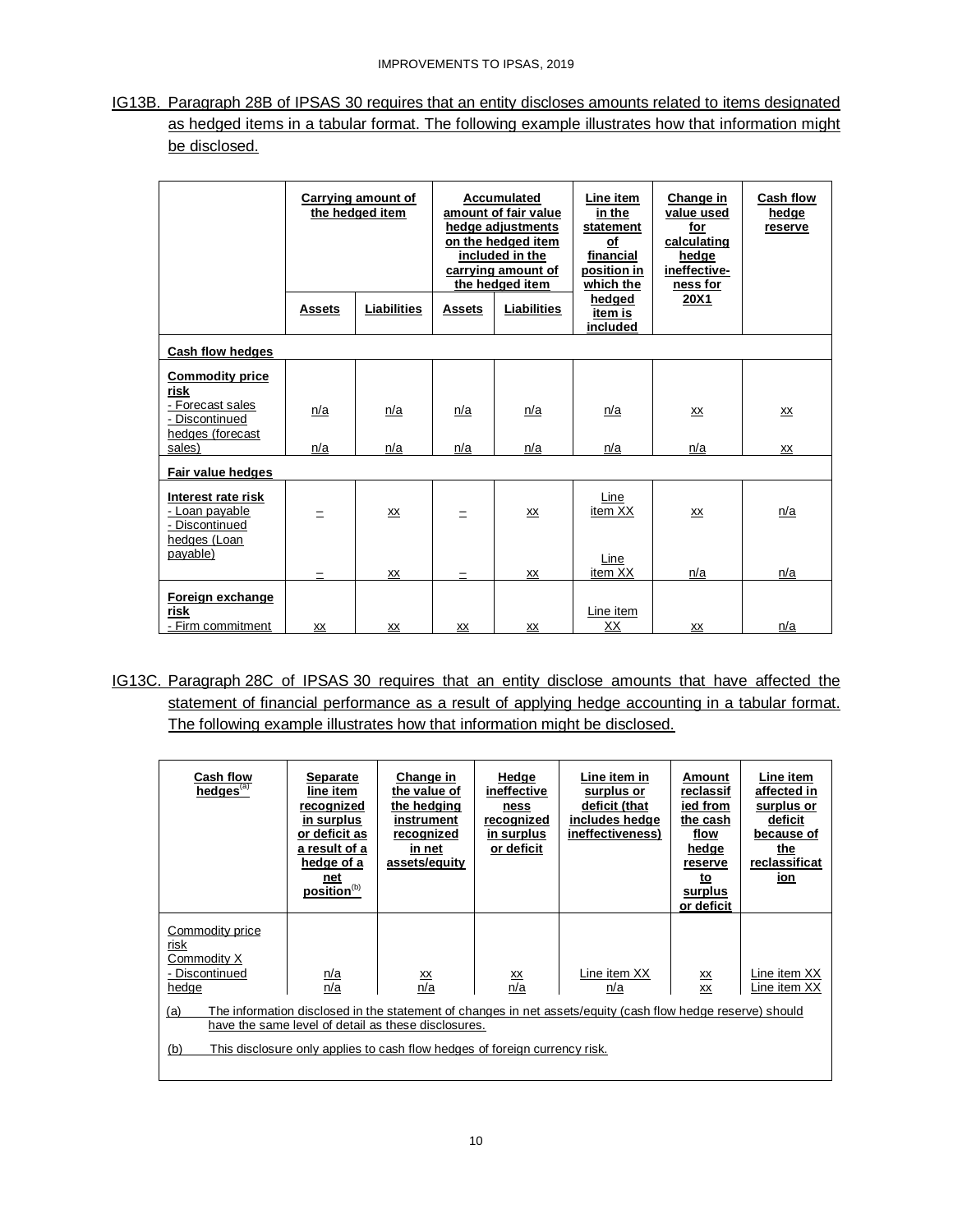| Fair value hedges     | Ineffectiveness recognized in<br>surplus or deficit | Line item(s) in surplus or deficit<br>(that include(s) hedge<br>ineffectiveness) |
|-----------------------|-----------------------------------------------------|----------------------------------------------------------------------------------|
| Interest rate risk    | XX                                                  | Line item XX                                                                     |
| Foreign exchange risk | xх                                                  | Line item XX                                                                     |

…

#### **Credit Risk (paragraphs 42A–43, AG8A–43–45, AG9 and AG10)**

IG22A. The following examples illustrate possible ways in which an entity might provide the disclosures required by paragraphs 42A–42N of IPSAS 30. However, these illustrations do not address all possible ways of applying the disclosure requirements.

#### *Illustrating the Application of Paragraphs 42H and 42I*

IG22B. The following example illustrates one way of providing information about the changes in the loss allowance and the significant changes in the gross carrying amount of financial assets during the period that contributed to changes in the loss allowance as required by paragraphs 42H–42I. This example does not illustrate the requirements for financial assets that are purchased or originated credit-impaired.

| Mortgage Ioans-loss allowance                                       | 12-month<br>expected<br>credit losses | Lifetime<br>expected<br>credit losses<br>(collectively<br>assessed) | Lifetime<br>expected<br>credit losses<br>(individually<br>assessed) | Credit-<br>impaired<br>financial<br>assets<br>(lifetime<br>expected<br>credit losses) |
|---------------------------------------------------------------------|---------------------------------------|---------------------------------------------------------------------|---------------------------------------------------------------------|---------------------------------------------------------------------------------------|
| CU'000                                                              |                                       |                                                                     |                                                                     |                                                                                       |
| Loss allowance as at January 1                                      | $\overline{\mathbf{x}}$               | $\underline{x}$                                                     | $\underline{x}$                                                     | $\underline{x}$                                                                       |
| Changes due to financial instruments recognized as at<br>January 1: |                                       |                                                                     |                                                                     |                                                                                       |
| - Transfer to lifetime expected credit losses                       | (X)                                   | $\times$                                                            | $\underline{x}$                                                     | Ξ                                                                                     |
| - Transfer to credit-impaired financial assets                      | (X)                                   |                                                                     | (X)                                                                 | X                                                                                     |
| - Transfer to 12-month expected credit<br>losses                    | $\times$                              | (X)                                                                 | (X)                                                                 | Ξ                                                                                     |
| - Financial assets that have been<br>derecognized during the period | (X)                                   | (X)                                                                 | (X)                                                                 | (X)                                                                                   |
| New financial assets originated or purchased                        | $\underline{X}$                       | Ξ                                                                   | Ξ                                                                   | Ξ                                                                                     |
| Write-offs                                                          | Ξ                                     | Ξ                                                                   | (X)                                                                 | (X)                                                                                   |
| Changes in models/risk parameters                                   | X                                     | $\underline{X}$                                                     | $\times$                                                            | $\underline{\mathsf{X}}$                                                              |
| Foreign exchange and other movements                                | Χ                                     | X                                                                   | X                                                                   | $\underline{X}$                                                                       |
| Loss allowance as at December 31                                    | X                                     | X                                                                   | x                                                                   | x                                                                                     |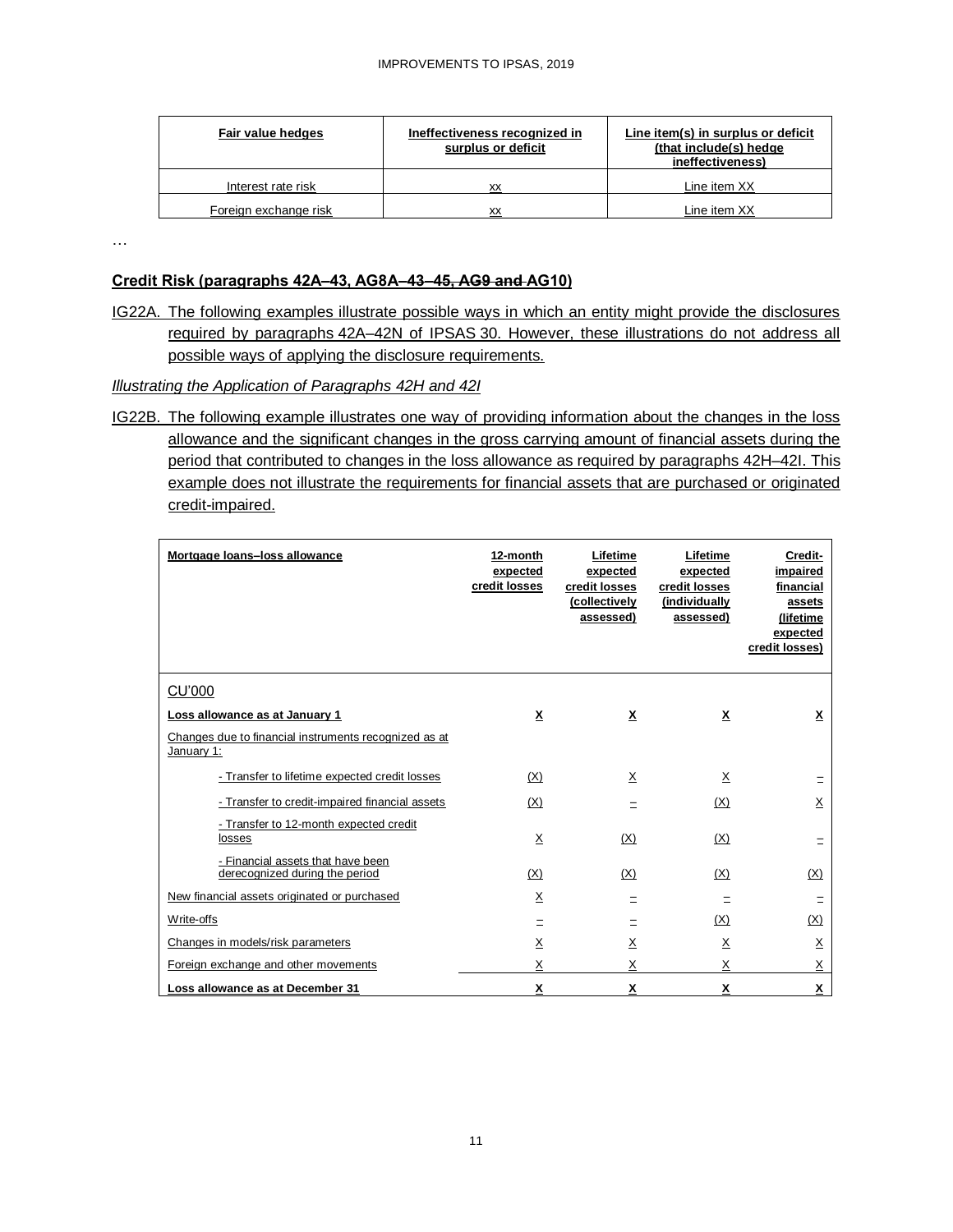Significant changes in the gross carrying amount of mortgage loans that contributed to changes in the loss allowance were:

- The acquisition of Region Y's prime mortgage portfolio increased the residential mortgage book by x percent, with a corresponding increase in the loss allowance measured on a 12month basis.
- The write off of the CUXX Region Z's mortgage portfolio following the collapse of the local market in the region reduced the loss allowance for financial assets with objective evidence of impairment by CUX.
- The expected increase in unemployment in Region X caused a net increase in financial assets whose loss allowance is equal to lifetime expected credit losses and caused a net increase of CUX in the lifetime expected credit losses allowance.

The significant changes in the gross carrying amount of mortgage loans are further explained below:

| Mortgage loans-gross carrying amount                                              | 12-month<br>expected<br>credit losses | Lifetime<br>expected<br>credit losses<br>(collectively<br>assessed) | Lifetime<br>expected<br>credit losses<br>(individually<br>assessed) | Credit-<br>impaired<br>financial<br>assets<br>(lifetime<br>expected<br>credit losses) |
|-----------------------------------------------------------------------------------|---------------------------------------|---------------------------------------------------------------------|---------------------------------------------------------------------|---------------------------------------------------------------------------------------|
| <b>CU'000</b>                                                                     |                                       |                                                                     |                                                                     |                                                                                       |
| Gross carrying amount as at January 1                                             | X                                     | X                                                                   | $\underline{x}$                                                     | X                                                                                     |
| Individual financial assets transferred to lifetime<br>expected credit losses     | (X)                                   | Ξ                                                                   | $\underline{\mathsf{X}}$                                            |                                                                                       |
| Individual financial assets transferred to credit-<br>impaired financial assets   | (X)                                   | Ξ                                                                   | (X)                                                                 | $\underline{X}$                                                                       |
| Individual financial assets transferred from credit-<br>impaired financial assets | Х                                     | Ξ                                                                   | X                                                                   | (X)                                                                                   |
| Financial assets assessed on collective basis                                     | (X)                                   | X                                                                   | Ξ                                                                   |                                                                                       |
| New financial assets originated or purchased                                      | X                                     | $=$                                                                 | $=$                                                                 |                                                                                       |
| Write-offs                                                                        |                                       |                                                                     | (X)                                                                 | (X)                                                                                   |
| Financial assets that have been derecognized                                      | (X)                                   | (X)                                                                 | (X)                                                                 | (X)                                                                                   |
| Changes due to modifications that did not result in<br>derecognition              | (X)                                   | Ξ                                                                   | (X)                                                                 | (X)                                                                                   |
| Other changes                                                                     | X                                     | Χ                                                                   | Χ                                                                   | X                                                                                     |
| Gross carrying amount as at December 31                                           | <u>x</u>                              | χ                                                                   | $\overline{\mathbf{X}}$                                             | $\underline{x}$                                                                       |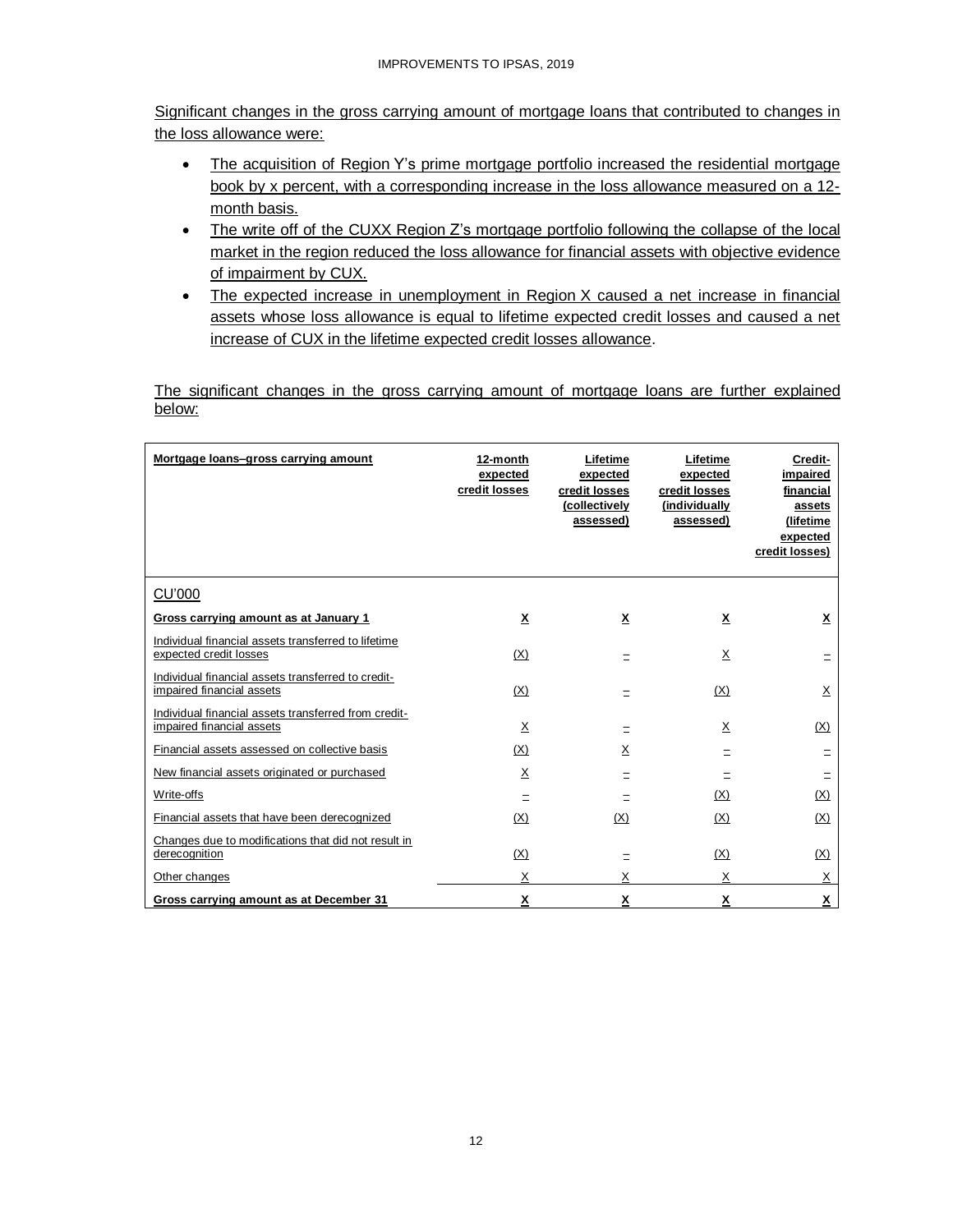#### *Illustrating the Application of Paragraphs 42M and 42N*

IG22C. The following example illustrates some ways of providing information about an entity's credit risk exposure and significant credit risk concentrations in accordance with paragraph 42M of IPSAS 30. The number of grades used to disclose the information in accordance with paragraph 42M of IPSAS 30 shall be consistent with the number that the entity uses to report internally to key management personnel for internal credit risk management purposes. However, if information about credit risk rating grades is not available without undue cost or effort and an entity uses past due information to assess whether credit risk has increased significantly since initial recognition in accordance with paragraph 83 of IPSAS 41, the entity shall provide an analysis by past due status for those financial assets.

| Loan credit risk exposure by internal rating grades       |                                                              |          |          |                 |  |  |  |  |
|-----------------------------------------------------------|--------------------------------------------------------------|----------|----------|-----------------|--|--|--|--|
| 20XX<br><b>Mortgage Loans</b><br><b>Agriculture Loans</b> |                                                              |          |          |                 |  |  |  |  |
| <b>CU'000</b>                                             | <b>Gross carrying amount</b><br><b>Gross carrying amount</b> |          |          |                 |  |  |  |  |
|                                                           | Lifetime                                                     | 12-month | Lifetime | 12-<br>month    |  |  |  |  |
| Internal Grade 1-2                                        | $\times$                                                     | $\times$ | X        | $\underline{X}$ |  |  |  |  |
| Internal Grade 3-4                                        | Х                                                            | X        | Х        | <u>x</u>        |  |  |  |  |
| Internal Grade 5-6                                        | $\underline{X}$                                              | <u>х</u> | <u>x</u> | <u>х</u>        |  |  |  |  |
| Internal Grade 7                                          | $\underline{x}$                                              | х        | Х        | х               |  |  |  |  |
| <b>Total</b>                                              | χ                                                            | х        | х        |                 |  |  |  |  |

| Loan credit risk profile by external rating grades |                                                   |                              |                              |                 |  |  |
|----------------------------------------------------|---------------------------------------------------|------------------------------|------------------------------|-----------------|--|--|
| 20XX                                               | <b>Mortgage Loans</b><br><b>Agriculture Loans</b> |                              |                              |                 |  |  |
| <b>CU'000</b>                                      |                                                   | <b>Gross carrying amount</b> | <b>Gross carrying amount</b> |                 |  |  |
|                                                    | Lifetime                                          | 12-month                     | Lifetime                     | 12-<br>month    |  |  |
| AAA-AA                                             | $\times$                                          | X                            | X                            | X               |  |  |
| $\Delta$                                           | $\underline{X}$                                   | $\underline{X}$              | $\underline{X}$              | $\times$        |  |  |
| BBB-BB                                             | X                                                 | $\underline{X}$              | $\underline{X}$              | $\times$        |  |  |
| <u>B</u>                                           | X                                                 | Χ                            | Χ                            | Χ               |  |  |
| CCC-CC                                             | $\times$                                          | X                            | $\times$                     | $\underline{X}$ |  |  |
| <u>C</u>                                           | $\underline{\mathsf{X}}$                          | $\underline{\mathsf{X}}$     | $\underline{X}$              | Χ               |  |  |
| <u>D</u>                                           |                                                   | X                            |                              |                 |  |  |
| <b>Total</b>                                       | x                                                 | X                            | χ                            | χ               |  |  |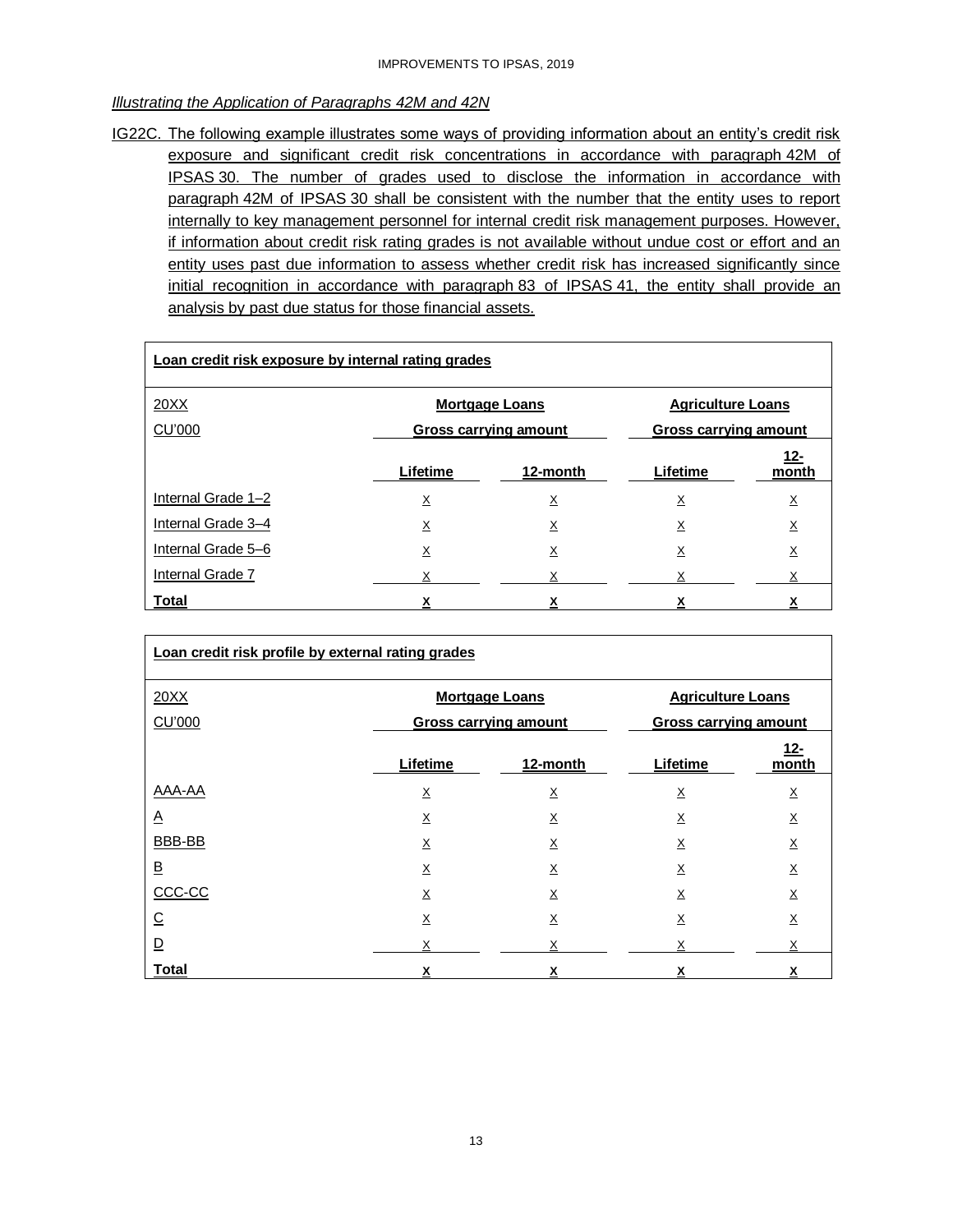| Loan risk profile by probability of default |                              |                          |                              |                          |  |  |  |
|---------------------------------------------|------------------------------|--------------------------|------------------------------|--------------------------|--|--|--|
| 20XX                                        |                              | <b>Mortgage Loans</b>    | <b>Agriculture Loans</b>     |                          |  |  |  |
| <b>CU'000</b>                               | <b>Gross carrying amount</b> |                          | <b>Gross carrying amount</b> |                          |  |  |  |
|                                             | Lifetime                     | 12-month                 | Lifetime                     | $12 -$<br>month          |  |  |  |
| $0.00 - 0.10$                               | $\underline{X}$              | $\underline{\mathsf{X}}$ | X                            | $\underline{\mathsf{X}}$ |  |  |  |
| $0.11 - 0.40$                               | X                            | $\underline{\mathsf{X}}$ | $\underline{\mathsf{X}}$     | $\underline{X}$          |  |  |  |
| $0.41 - 1.00$                               | $\underline{\mathsf{X}}$     | $\underline{\mathsf{X}}$ | $\underline{\mathsf{X}}$     | $\underline{X}$          |  |  |  |
| $1.01 - 3.00$                               | $\underline{X}$              | $\times$                 | $\underline{\mathsf{X}}$     | $\underline{X}$          |  |  |  |
| $3.01 - 6.00$                               | $\underline{X}$              | $\underline{X}$          | $\times$                     | $\underline{X}$          |  |  |  |
| $6.01 - 11.00$                              | X                            | $\underline{X}$          | $\underline{X}$              | $\underline{X}$          |  |  |  |
| $11.01 - 17.00$                             | $\underline{X}$              | $\underline{X}$          | $\underline{\mathsf{X}}$     | $\underline{X}$          |  |  |  |
| $17.01 - 25.00$                             | $\underline{X}$              | $\underline{\mathsf{X}}$ | X                            | $\underline{\mathsf{X}}$ |  |  |  |
| $25.01 - 50.00$                             | $\underline{X}$              | $\underline{X}$          | X                            | $\underline{X}$          |  |  |  |
| $50.01+$                                    | X                            | X                        | X                            | X                        |  |  |  |
| <b>Total</b>                                | X                            | X                        | X                            | X                        |  |  |  |

IG22D. The Department of Agriculture provides short-term financing to both small-scale and large-scale farmers. The purpose of the financing is to purchase inputs such as fertilizers, seeds and pesticides. The Department of Agriculture discloses its small-scale farmers financing and largescale farmers financing as separate classes of financial instruments and applies the simplified approach to its trade receivables so that the loss allowance is always measured at an amount equal to lifetime expected credit losses. The following table illustrates the use of a provision matrix as a risk profile disclosure under the simplified approach: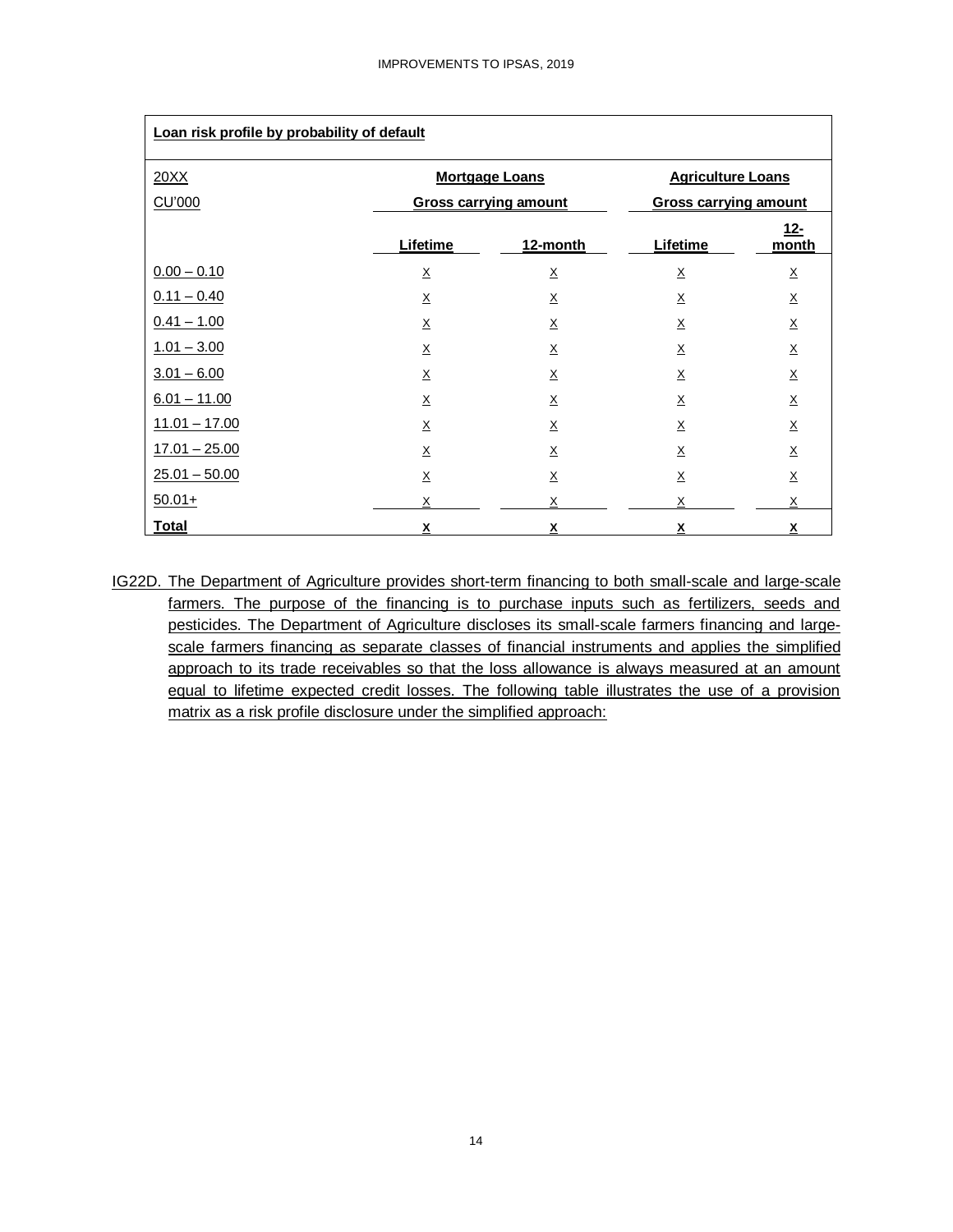#### IMPROVEMENTS TO IPSAS, 2019

| <b>20XX</b><br><b>CU'000</b>                                            | Trade receivables days past due |                      |                      |                      |              |  |  |
|-------------------------------------------------------------------------|---------------------------------|----------------------|----------------------|----------------------|--------------|--|--|
| Small-scale<br>farmers financing                                        | <b>Current</b>                  | More than 30<br>days | More than 60<br>days | More than 90<br>days | Total        |  |  |
| <b>Expected credit loss</b><br>rate                                     | 0.10%                           | 2%                   | 5%                   | 13%                  |              |  |  |
| <b>Estimated total</b><br>gross carrying<br>amount at default           | CU20,777                        | CU1,416              | CU673                | CU235                | CU23,101     |  |  |
| Lifetime expected<br>credit losses-<br>small-scale farmers<br>financing | <b>CU21</b>                     | <b>CU28</b>          | <b>CU34</b>          | <b>CU31</b>          | <b>CU114</b> |  |  |
| Large-scale<br>farmers financing                                        |                                 |                      |                      |                      |              |  |  |
| Expected credit loss<br>rate                                            | 0.20%                           | 3%                   | 8%                   | 15%                  |              |  |  |
| <b>Estimated total</b><br>gross carrying<br>amount at default           | CU19,222                        | CU2,010              | <b>CU301</b>         | <b>CU154</b>         | CU21,687     |  |  |
| Lifetime expected<br>credit losses-<br>large-scale farmers<br>financing | CU <sub>38</sub>                | <b>CU60</b>          | <b>CU24</b>          | CU23                 | <b>CU145</b> |  |  |

IG23. Paragraph 43 requires an entity to disclose information about its exposure to credit risk by class of financial instrument. Financial instruments in the same class share economic characteristics with respect to the risk being disclosed (in this case, credit risk). For example, an entity might determine that residential mortgages, unsecured consumer agricultural loans and commercial research and development loans each have different economic characteristics.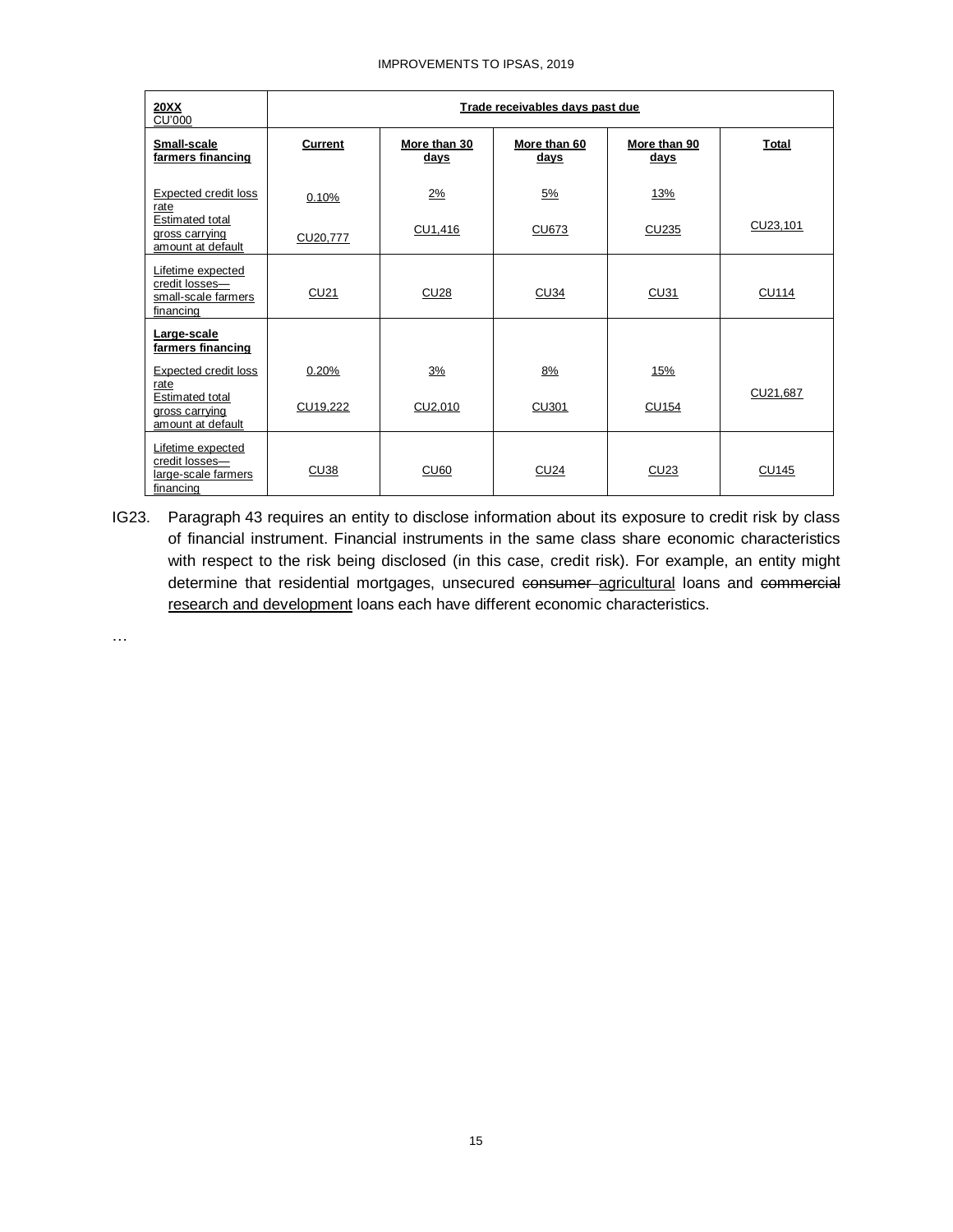## <span id="page-15-0"></span>**Amendment: Part 1c**

## **Amendments to IPSAS 30,** *Financial Instruments: Disclosures*

Paragraph AG5 is amended and paragraph 52G is added. New text is underlined and deleted text is struck through.

…

## **Application Guidance**

*This Appendix is an integral part of IPSAS 30.*

…

## **Significance of Financial Instruments for Financial Position and Financial Performance**

…

#### *Other Disclosure-Accounting Policies (paragraph 25)*

- AG5. Paragraph 25 requires disclosure of the measurement basis (or bases) used in preparing the financial statements and the other accounting policies used that are relevant to an understanding of the financial statements. For financial instruments, such disclosure may include:
	- (a) …
	- (h) For financial guarantee contracts issued through a non-exchange transaction, where no fair value can be determined and on initial recognition the financial guarantee contract is measured at the amount of the loss allowance in accordance with paragraph AG136 of IPSAS 41, a provision is recognized in accordance with IPSAS 19, *Provisions, Contingent Liabilities and Contingent Assets*, disclosure of the circumstances that result in fair value not being determinable a provision being recognized.

## **Effective Date**

…

…

52G. **Paragraph AG5 was amended by [draft]** *Improvements to IPSAS, 2019***, issued in [Month] [Year]. An entity shall apply this amendment for annual financial statements covering periods beginning on or after January 1, 2022. Earlier application is permitted. If an entity applies this amendment for a period beginning before January 1, 2022, it shall disclose that fact and apply IPSAS 41 at the same time.**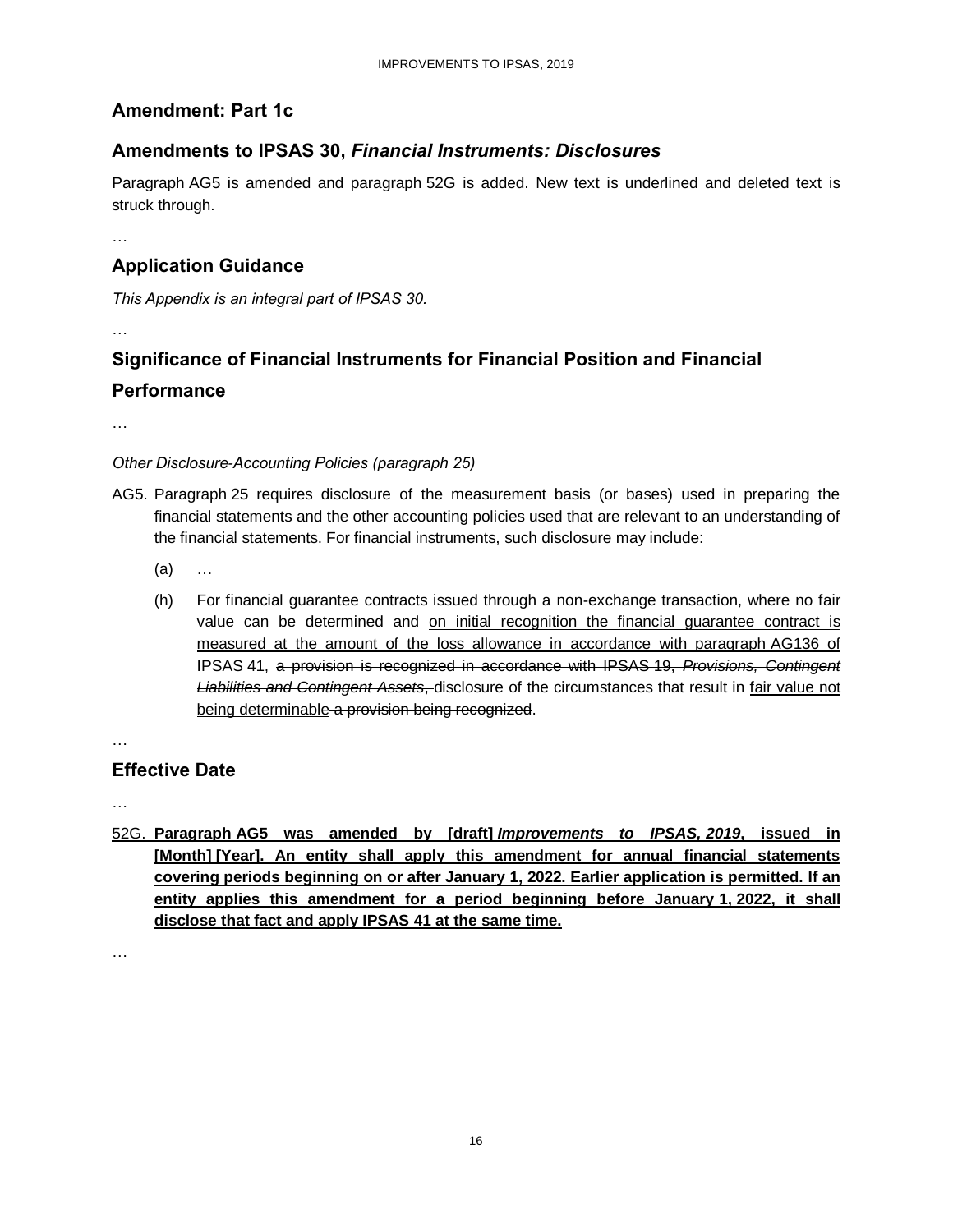#### **Basis for Conclusions**

…

#### **Revision of IPSAS 30 as a result of [draft]** *Improvements to IPSAS, 2019*

BC7. The amendments to paragraph AG5 update the guidance on accounting for financial guarantee contracts resulting from IPSAS 41, *Financial Instruments* which were inadvertently omitted when IPSAS 41 was issued. The IPSASB agreed to include these minor amendments in [draft] *Improvements to IPSAS, 2019*.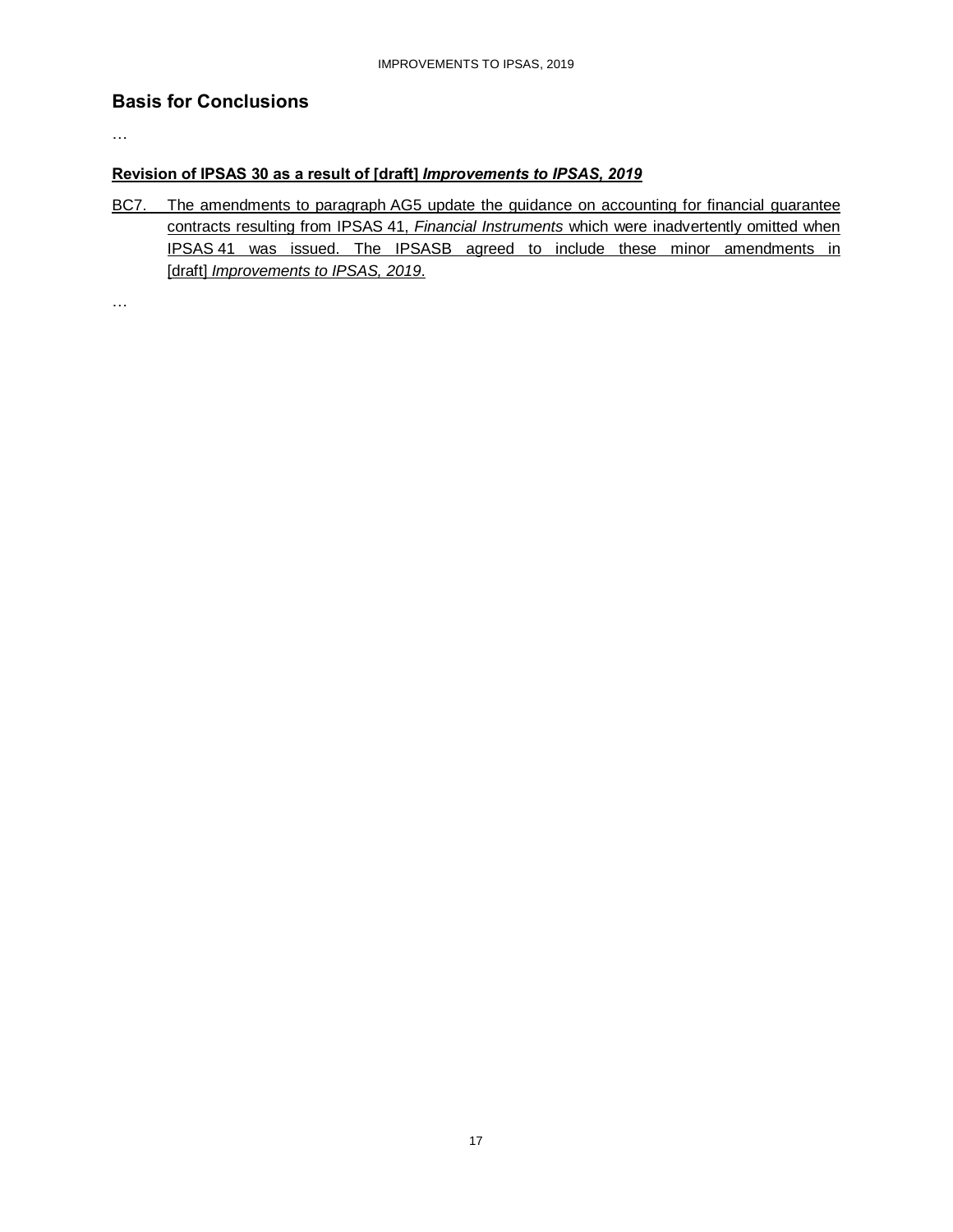#### <span id="page-17-0"></span>**Amendment: Part 1d**

## **Amendments to IPSAS 33,** *First Time Adoption of Accrual Basis International Public Sector Accounting Standards (IPSASs)*

Paragraph 114 is deleted, and paragraphs 114A and 154H are added. New text is underlined and deleted text is struck through.

…

#### **Exemptions that Do Not Affect Fair Presentation and Compliance with Accrual Basis IPSASs During the Period of Adoption**

…

#### **IPSAS 2941, Financial Instruments: Recognition and Measurement**

*Designation of Financial Instruments on the Date of Adoption of IPSAS or During the Period of Transition*

…

- 114. **IPSAS 29 permits a financial asset to be designated on initial recognition as available for sale or a financial instrument (provide it meets certain criteria) to be designated as a financial asset or financial liability at fair value though surplus or deficit. Despite this requirement, exceptions apply in the following circumstances:[Deleted]**
	- **(a) A first-time adopter is permitted to make an available-for-sale designation at the date of adoption of IPSASs. [Deleted]**
	- **(b) A first-time adopter is permitted to designate, at the date of adoption of IPSASs, any financial asset or financial liability as at fair value through surplus or deficit provided the asset or liability meets the criteria in paragraph 10(b)(i), 10(b)(ii) or 13 of IPSAS 29 at that date. [Deleted]**
- 114A. **IPSAS 2941 permits a financial asset or financial liability to be designated on initial recognition as available for sale or a financial instrument (provided it meets certain criteria) to be designated as a financial asset or financial liability at fair value though surplus or deficit. Despite this requirement, an exceptions applyies when a first-time adopter is permitted to designate, at the date of adoption of IPSASs, any financial asset or financial liability as at fair value through surplus or deficit provided the asset meets the criteria in paragraph 44 of IPSAS 41 or liability meets the criteria in paragraph 46 of IPSAS 41 10(b)(i), 10(b)(ii) or 13 of IPSAS 29 at that date.**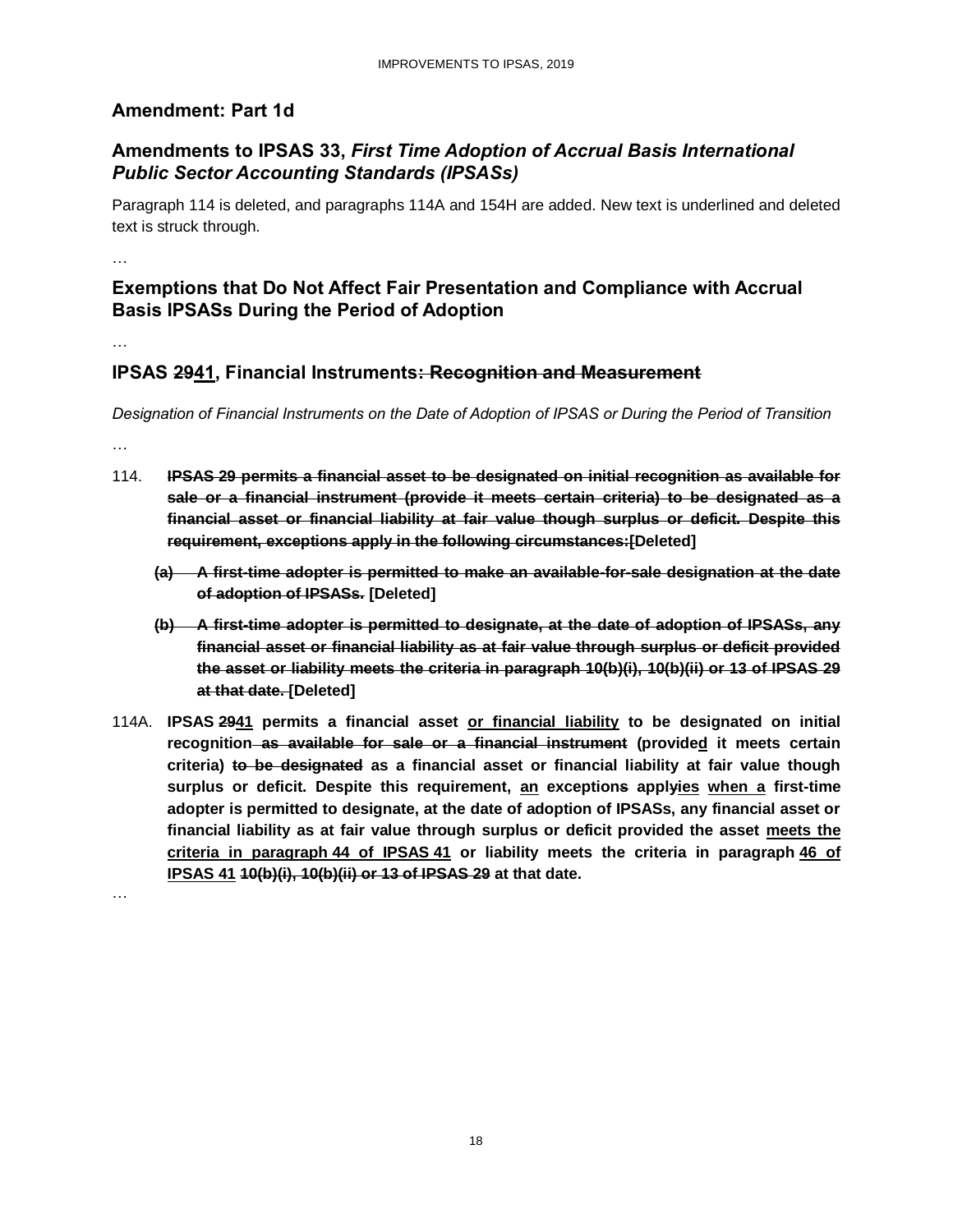#### **Effective Date**

…

154H.**Paragraph 114 was deleted and paragraph 114A was added by [draft]** *Improvements to IPSAS, 2019***, issued in [Month] [Year]. An entity shall apply these amendments for annual financial statements covering periods beginning on or after January 1, 2022. Earlier application is permitted. If an entity applies these amendments for a period beginning before January 1, 2022, it shall disclose that fact and apply IPSAS 41 at the same time.**

…

#### **Basis for Conclusions**

…

#### **Revision of IPSAS 33 as a result of [draft]** *Improvements to IPSAS, 2019*

BC119. The amendments to paragraphs 114 and 114A updates the guidance on classifying financial instruments on initial adoption of accrual basis IPSAS resulting from IPSAS 41, *Financial Instruments* which were inadvertently omitted when IPSAS 41 was issued. The IPSASB agreed to include these minor amendments in [draft] *Improvements to IPSAS, 2019*.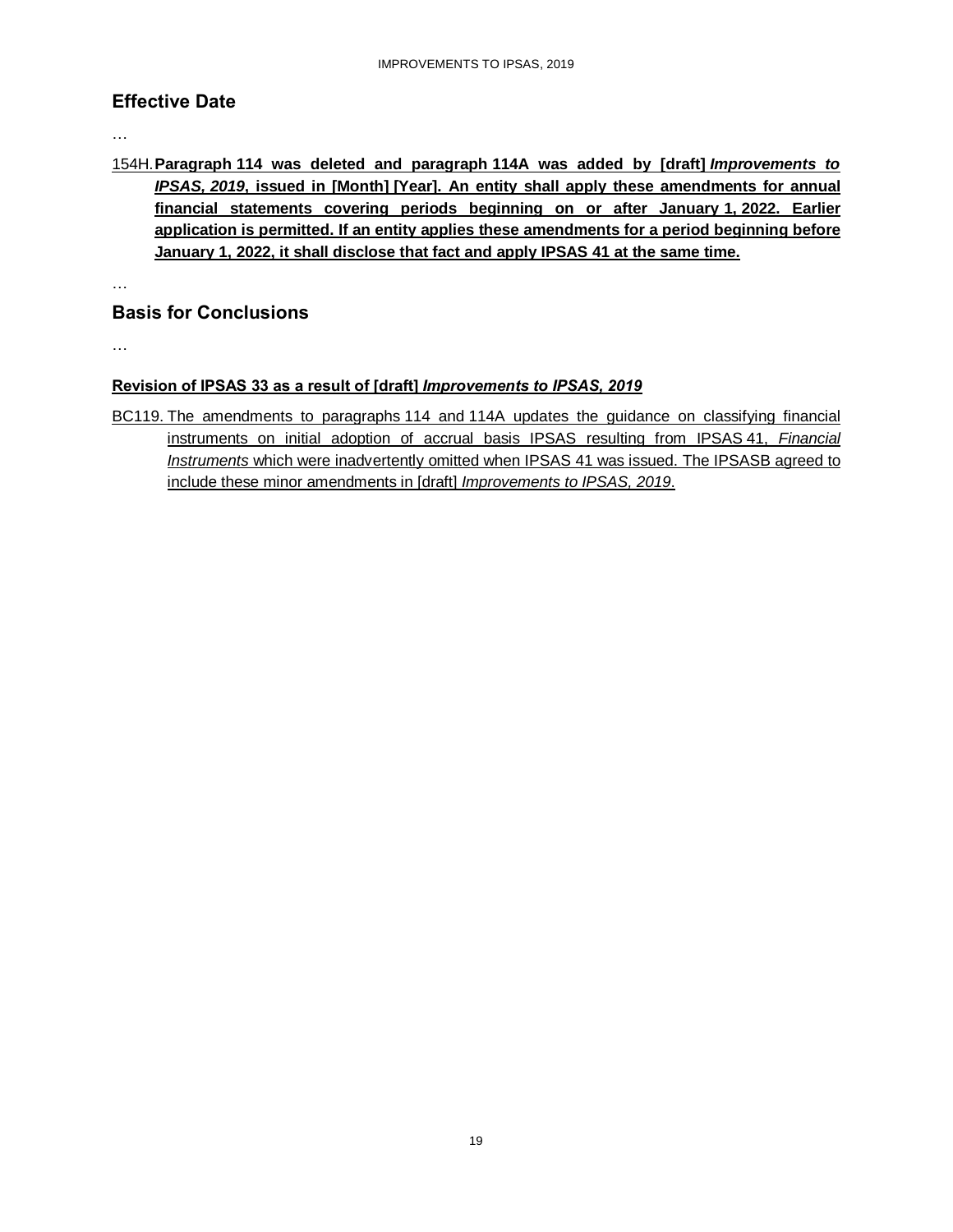## <span id="page-19-0"></span>**Amendment: Part 2**

#### **Amendments to IPSAS 13,** *Leases*

Paragraphs 67 and 76 are amended and paragraph 85E is added. New text is underlined and deleted text is struck through.

…

## **Leases in the Financial Statements of Lessors**

…

#### **Operating Leases**

…

67. To determine whether a leased asset has become impaired, an entity applies relevant impairment tests in international and/or national accounting standards accordance with IPSAS 21, *Impairment of Non-Cash-Generating Assets* or IPSAS 26, *Impairment of Cash-Generating Assets*, where appropriate.

…

#### **Sale and Leaseback Transactions**

…

76. For finance leases, no such adjustment is necessary unless (a) there has been an impairment in value, and (b) that impairment is required to be recognized-by any international and/or national accounting standard on impairment that has been adopted by the entity in accordance with IPSAS 21 or IPSAS 26, where appropriate.

…

#### **Effective Date**

…

85E. **Paragraphs 67 and 76 were amended by [draft]** *Improvements to IPSAS, 2019***, issued in [Month] [Year]. An entity shall apply these amendments for annual financial statements covering periods beginning on or after January 1, [Year]. Earlier application is permitted.**

…

#### **Basis for Conclusions**

…

#### **Revision of IPSAS 13 as a result of [draft]** *Improvements to IPSAS, 2019*

BC9. Stakeholders noted that the impairment requirements should reference relevant IPSAS rather than other international and/or national accounting standards. The IPSASB agreed to amend paragraphs 67 and 76 to include references to IPSAS 21, *Impairment of Non-Cash-Generating Assets* and IPSAS 26, *Impairment of Cash-Generating Assets* in [draft] *Improvements to IPSAS, 2019*.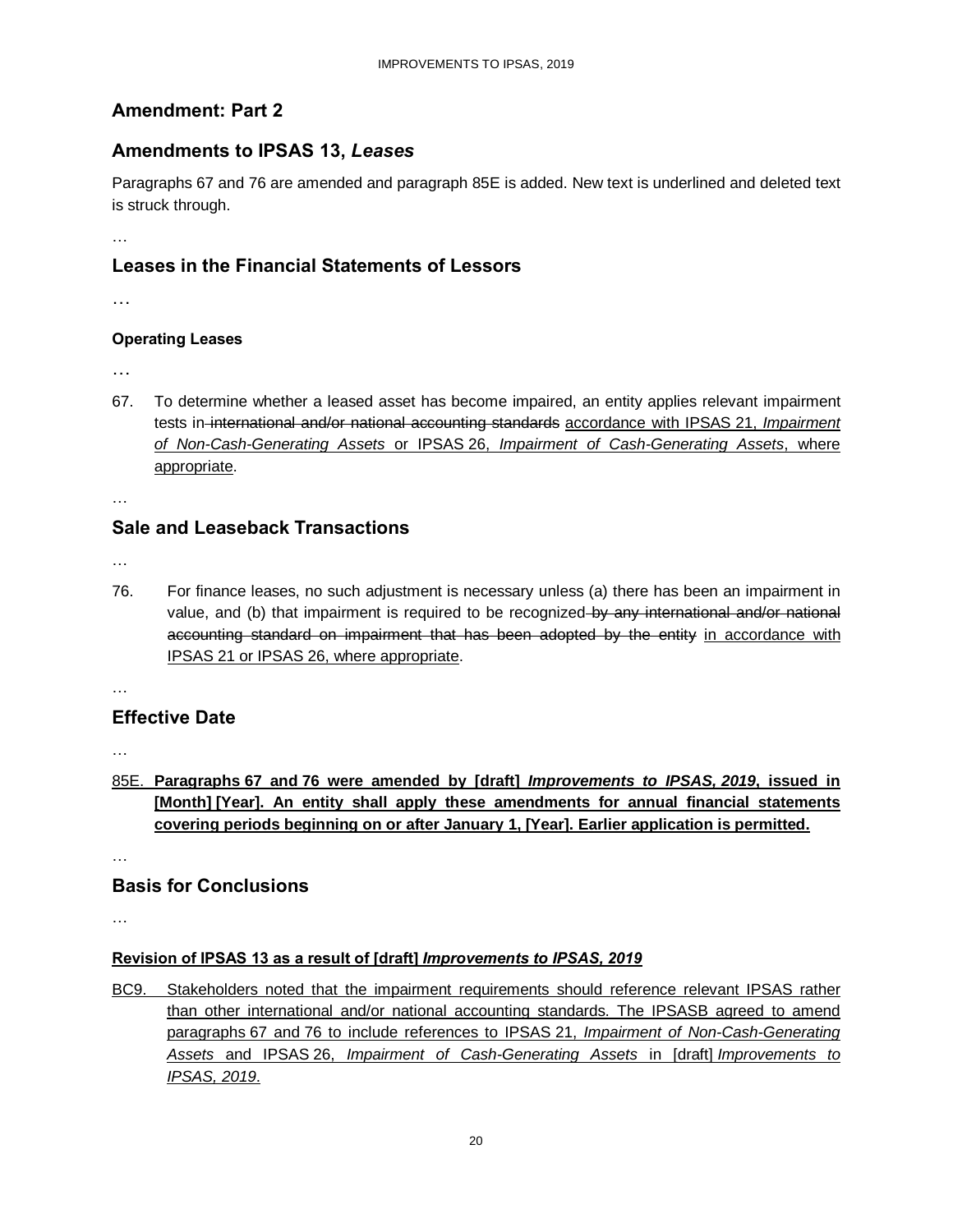## <span id="page-20-0"></span>**Amendment: Part 3a**

#### **Amendments to IPSAS 13,** *Leases*

Paragraph 84 is deleted and paragraph 85F is added. New text is underlined and deleted text is struck through.

…

## **Transitional Provisions**

- …
- 84. Transitional provisions in IPSAS 13 (2001) provide entities with a period of up to five years to recognize all leases from the date of its first application. Entities that have previously applied IPSAS 13 (2001) may continue to take advantage of this five-year transitional period from the date of first application of IPSAS 13 (2001). [Deleted]

…

## **Effective Date**

…

85F. **Paragraph 84 was deleted by [draft]** *Improvements to IPSAS, 2019***, issued in [Month] [Year]. An entity shall apply this amendment for annual financial statements covering periods beginning on or after January 1, [Year]. Earlier application is permitted.**

…

## **Basis for Conclusions**

…

#### **Revision of IPSAS 13 as a result of [draft]** *Improvements to IPSAS, 2019*

BC10. Paragraph 84 includes transitional provisions for entities to recognize leases over a period of five years. These transitional provisions have been restated following the deletion of other transitional provisions as a result of the issuance of IPSAS 33, *First Time Adoption of Accrual Basis International Public Sector Accounting Standards (IPSASs)*.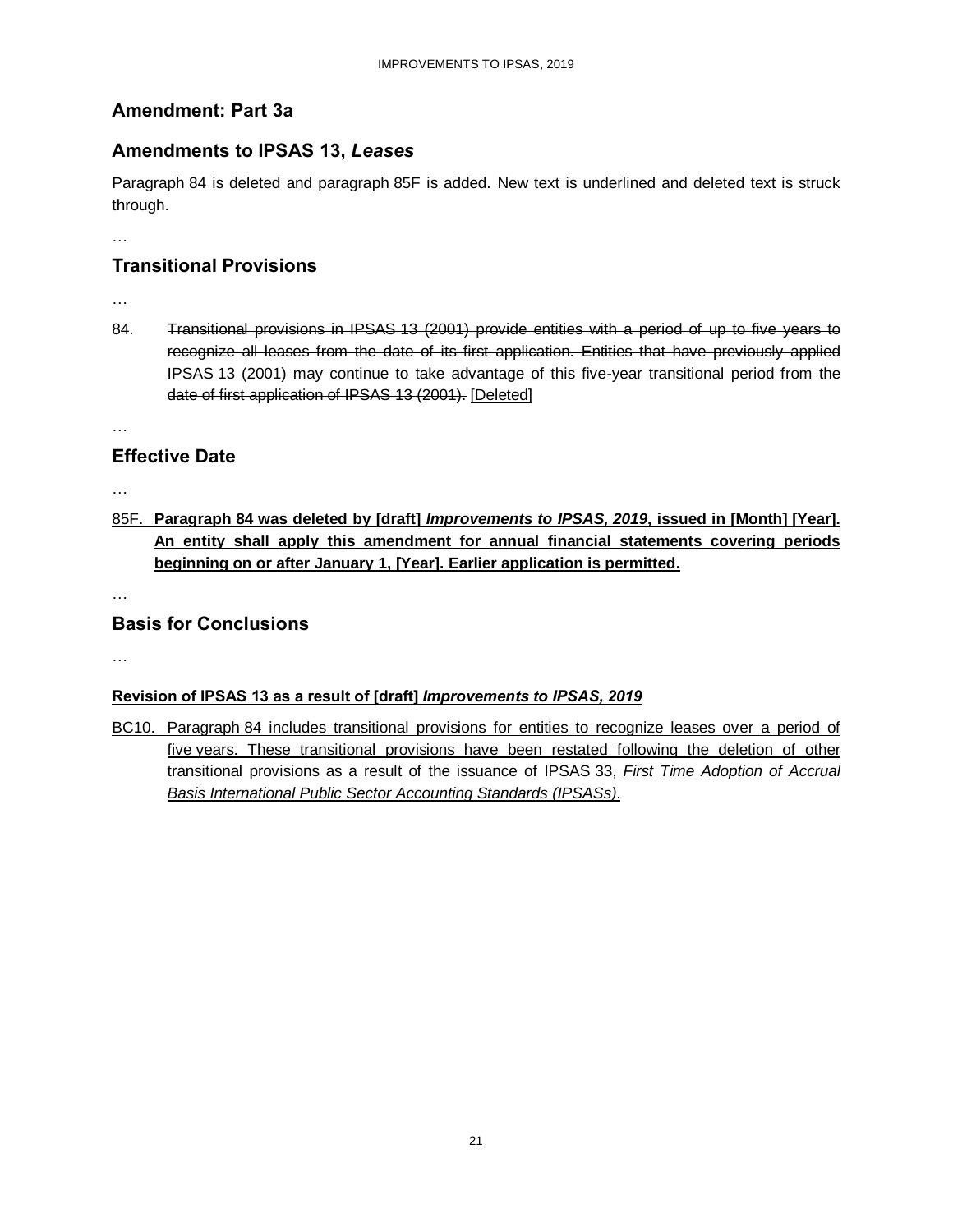## <span id="page-21-0"></span>**Amendment: Part 3b**

## **Amendments to IPSAS 17,** *Property, Plant, and Equipment*

Paragraph 5 is amended, paragraph 106 is deleted and paragraph 107P is added. New text is underlined and deleted text is struck through.

…

#### **Scope**

…

- 5. This standard applies to property, plant, and equipment including:
	- (a) Weapons systems;
	- (b) Infrastructure assets; and
	- (c) Service concession arrangement assets after initial recognition and measurement in accordance with IPSAS 32, *Service Concession Arrangements: Grantor*.

The transitional provisions in paragraphs 95 to 104 provide relief from the requirement to recognize all property, plant, and equipment during the five-year transitional period.

…

## **Transitional Provisions**

…

106. Transitional provisions in IPSAS 17 (2001) provide entities with a period of up to five years to recognize all property, plant, and equipment and make the associated measurement and disclosure from the date of its first application. Entities that have previously applied IPSAS 17 (2001) may continue to take advantage of this five-year transitional period from the date of first application of IPSAS 17 (2001). These entities shall also continue to make disclosures required by paragraph 104. [Deleted]

…

## **Effective Date**

…

107P.**Paragraph 5 was amended and paragraph 106 was deleted by [draft]** *Improvements to IPSAS, 2019***, issued in [Month] [Year]. An entity shall apply these amendments for annual financial statements covering periods beginning on or after January 1, [Year]. Earlier application is permitted.**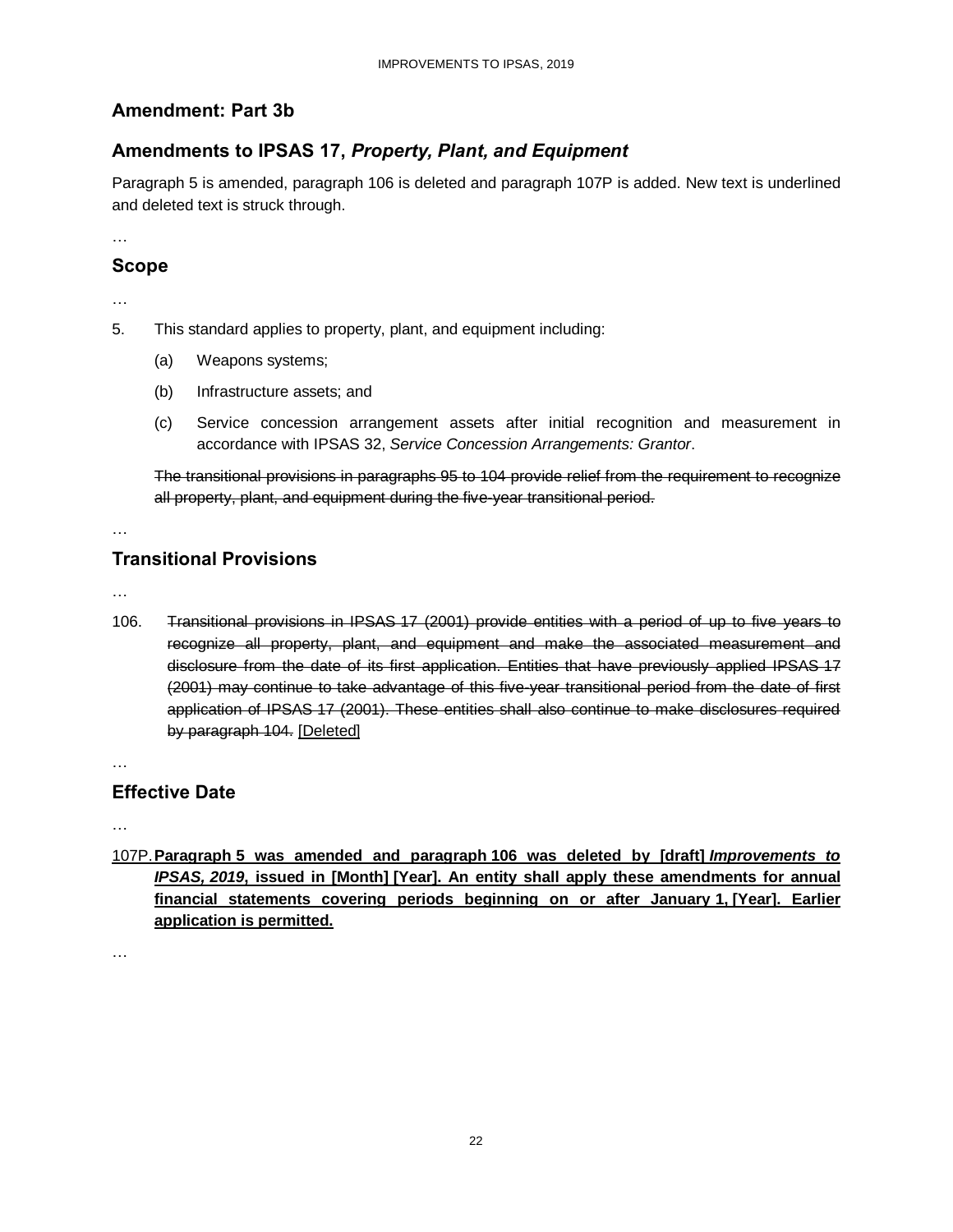#### **Basis for Conclusions**

…

#### **Revision of IPSAS 17 as a result of [draft]** *Improvements to IPSAS, 2019*

BC15. Paragraphs 5 and 106 include transitional provisions for entities to recognize property, plant, and equipment over a period of five years. These transitional provisions have been restated following the deletion of other transitional provisions as a result of the issuance of IPSAS 33, *First Time Adoption of Accrual Basis International Public Sector Accounting Standards (IPSASs)*.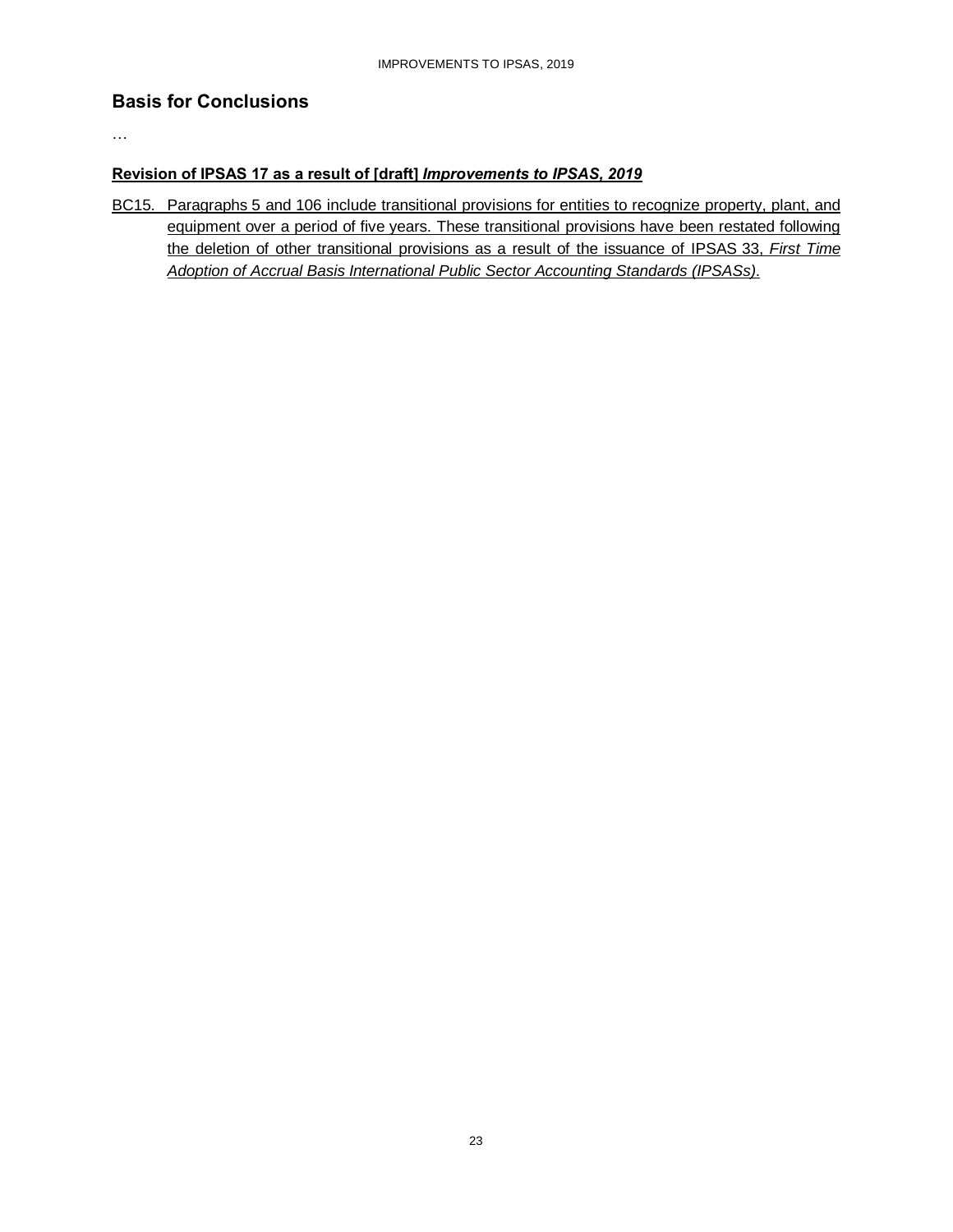#### <span id="page-23-0"></span>**Amendment: Part 4a**

## **Amendments to IPSAS 21,** *Impairment of Non-Cash-Generating Assets*

Paragraphs 54A and 69A are amended and paragraph 82J is added. New text is underlined and deleted text is struck through.

…

#### **Recognizing and Measuring an Impairment Loss**

- …
- 54A. An impairment loss on a non-revalued asset is recognized in surplus or deficit. However, an impairment loss on a revalued asset is recognized in revaluation surplus to the extent that the impairment loss does not exceed the amount in the revaluation surplus for that individual asset or class of assets in accordance with the relevant standard. Such an impairment loss on a revalued asset reduces the revaluation surplus for that individual asset or class of assets in accordance with the relevant standard.

…

## **Reversing an Impairment Loss**

…

69A. A reversal of an impairment loss on a revalued asset is recognized directly in the revaluation reserve and increases the revaluation surplus for that individual asset or class of assets in accordance with the relevant standard. However, to the extent that an impairment loss on the same individual revalued asset or class of revalued assets was previously recognized in surplus or deficit, a reversal of that impairment loss is also recognized in surplus or deficit in accordance with the relevant standard.

…

#### **Effective Date**

…

82J. **Paragraphs 54A and 69A were amended by [draft]** *Improvements to IPSAS, 2019***, issued in [Month] [Year]. An entity shall apply these amendments for annual financial statements covering periods beginning on or after January 1, [Year]. Earlier application is permitted.**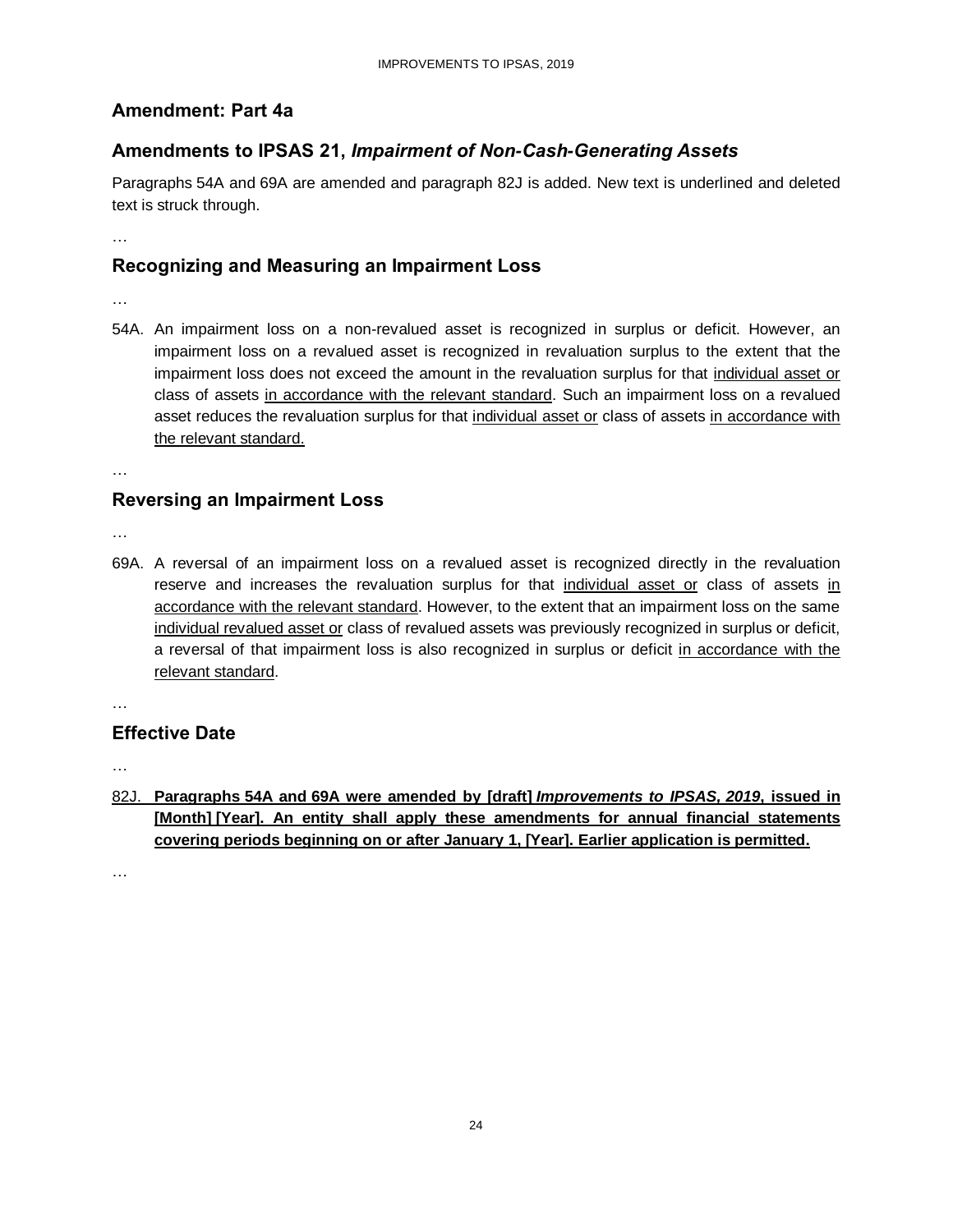#### **Basis for Conclusions**

…

#### **Revision of IPSAS 21 as a result of [draft]** *Improvements to IPSAS, 2019*

BC27. Paragraphs 54A and 69A only provide guidance for the impairment of revalued assets in the scope of IPSAS 17, *Property, Plant, and Equipment*. Stakeholders have raised concerns that the standard does not provide guidance for the impairment of revalued assets in the scope of IPSAS 31, *Intangible Assets*. Consequently, the IPSASB agreed to provide guidance for the impairment of revalued assets in the scope of IPSAS 17 and IPSAS 31.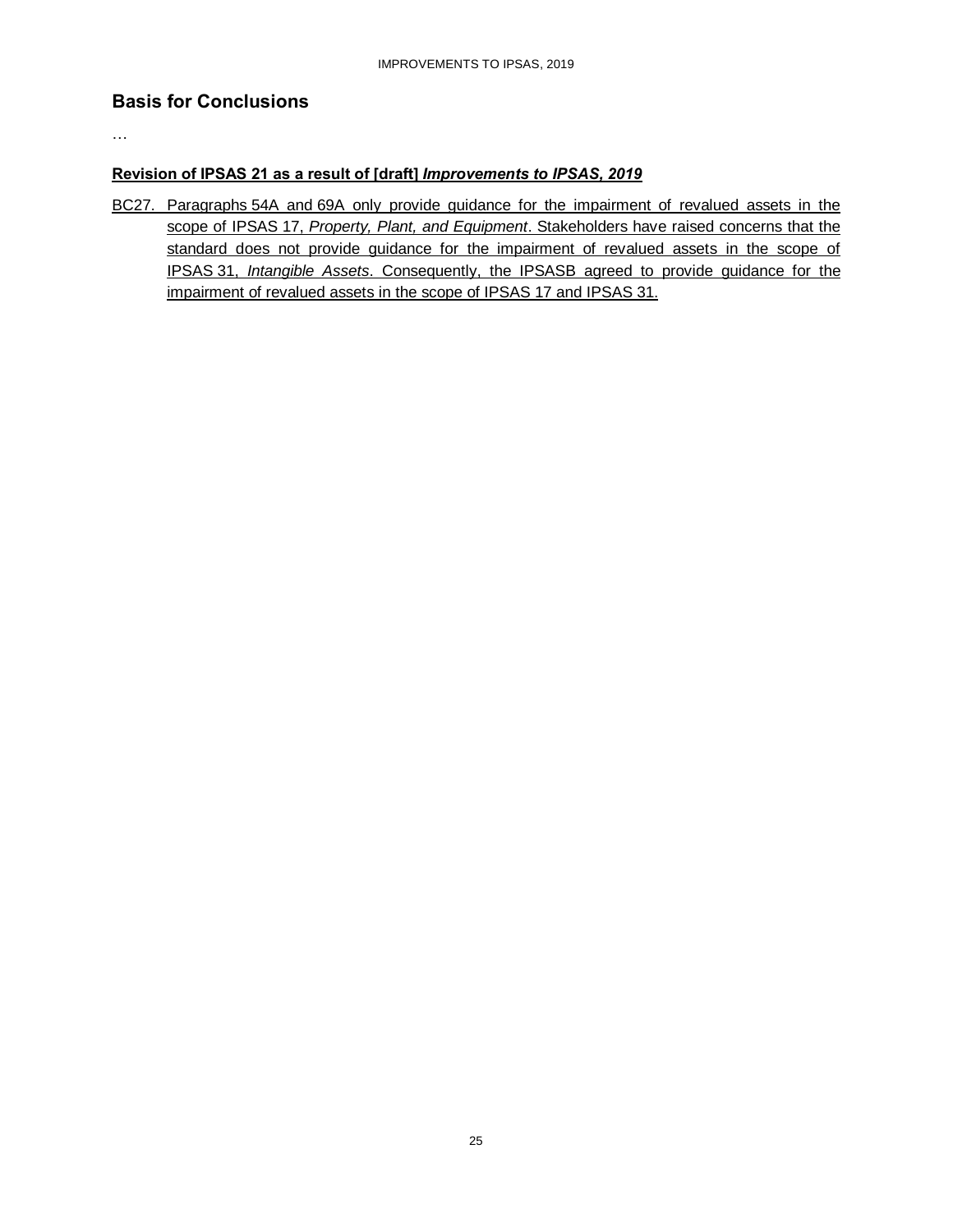#### <span id="page-25-0"></span>**Amendment: Part 4b**

#### **Amendments to IPSAS 26,** *Impairment of Cash-Generating Assets*

Paragraphs 73A and 108A are amended and paragraph 126L is added. New text is underlined and deleted text is struck through.

…

#### **Recognizing and Measuring an Impairment Loss**

- …
- 73A. An impairment loss on a non-revalued asset is recognized in surplus or deficit. However, an impairment loss on a revalued asset is recognized in revaluation surplus to the extent that the impairment loss does not exceed the amount in the revaluation surplus for that individual asset or class of assets in accordance with the relevant standard. Such an impairment loss on a revalued asset reduces the revaluation surplus for that individual asset or class of assets in accordance with the relevant standard.

…

## **Reversing an Impairment Loss**

…

#### **Reversing an Impairment Loss for an Individual Asset or Class of Asset**

…

108A.A reversal of an impairment loss on a revalued asset is recognized directly in the revaluation reserve and increases the revaluation surplus for that individual asset or class of assets in accordance with the relevant standard. However, to the extent that an impairment loss on the same individual revalued asset or class of revalued assets was previously recognized in surplus or deficit, a reversal of that impairment loss is also recognized in surplus or deficit in accordance with the relevant standard.

…

#### **Effective Date**

…

126L. **Paragraphs 73A and 108A were amended by [draft]** *Improvements to IPSAS, 2019***, issued in [Month] [Year]. An entity shall apply these amendments for annual financial statements covering periods beginning on or after January 1, [Year]. Earlier application is permitted.**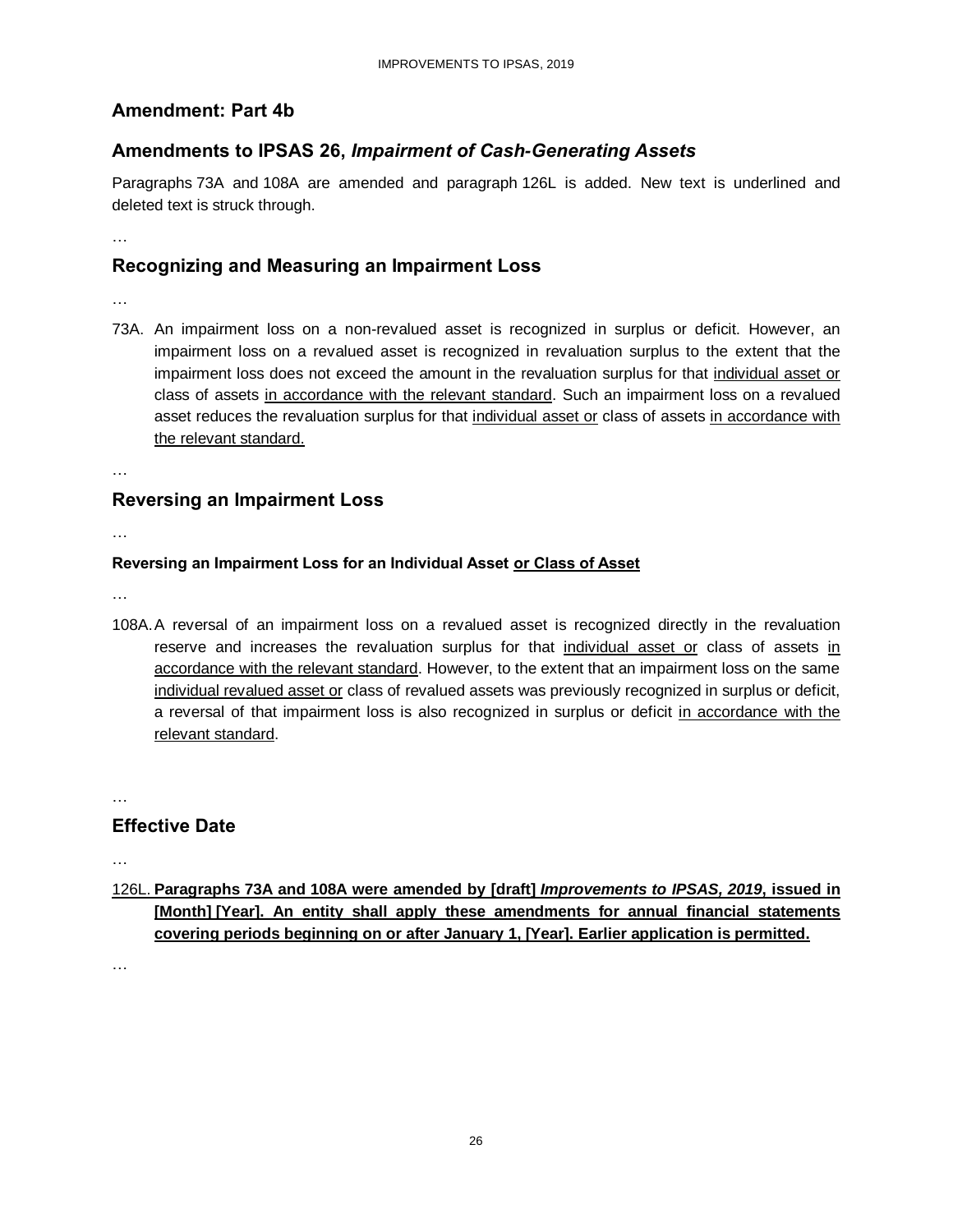#### **Basis for Conclusions**

…

…

#### **Revision of IPSAS 26 as a result of [draft]** *Improvements to IPSAS, 2019*

BC21. Paragraphs 73A and 108A only provide guidance for the impairment of revalued assets in the scope of IPSAS 17, *Property, Plant, and Equipment*. Stakeholders have raised concerns that the standard does not provide guidance for the impairment of revalued assets in the scope of IPSAS 31, *Intangible Assets*. Consequently, the IPSASB agreed to provide guidance for impairment of revalued assets in the scope of IPSAS 17 and IPSAS 31.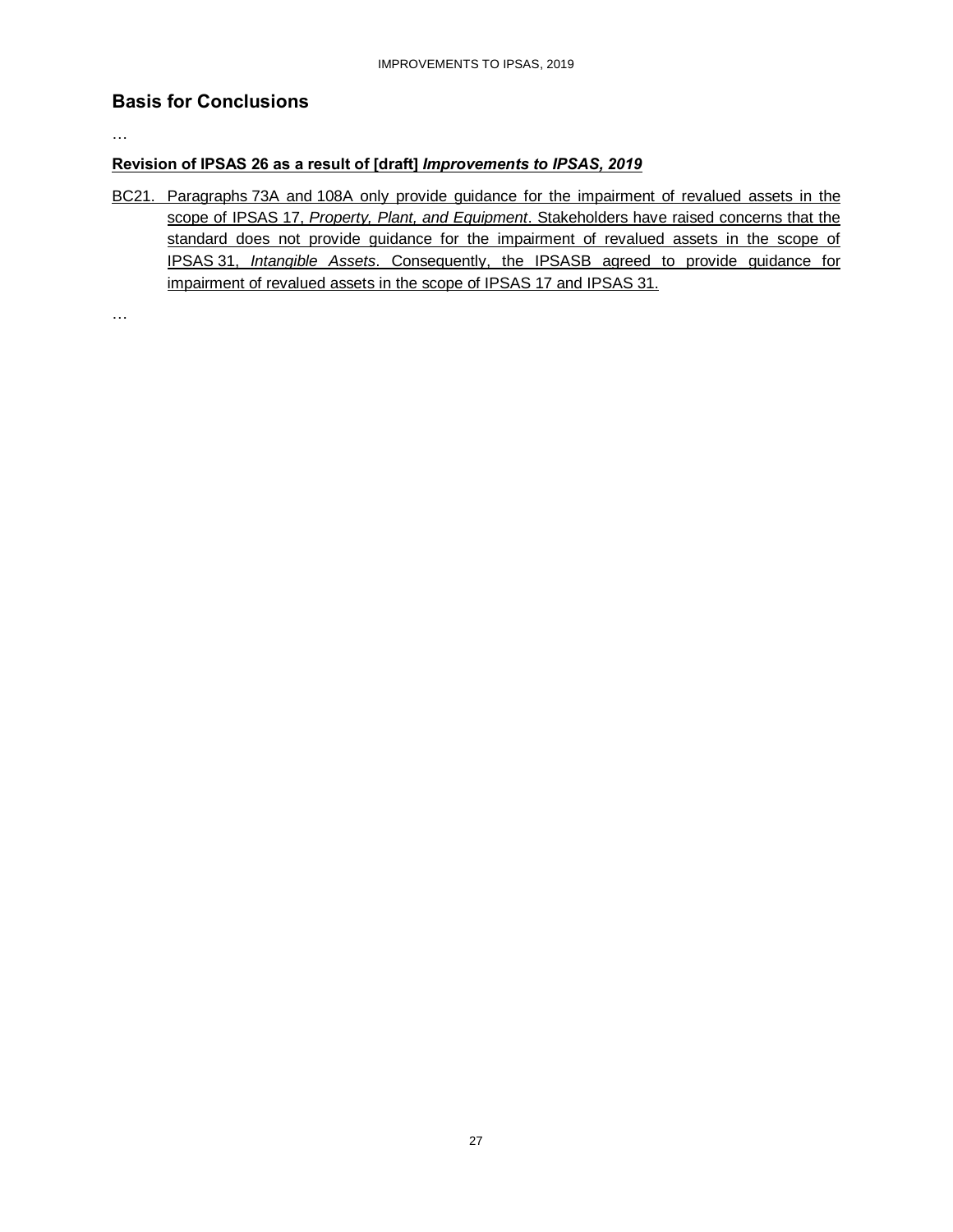## <span id="page-27-0"></span>**Amendment: Part 5**

## **Amendments to IPSAS 33,** *First Time Adoption of Accrual Basis International Public Sector Accounting Standards (IPSASs)*

Paragraph IG39 is amended. New text is underlined and deleted text is struck through.

…

## **Implementation Guidance**

*This guidance accompanies, but is not part of, IPSAS 33.*

…

#### **Deemed Cost**

- IG39. IPSAS 33 allows a first-time adopter to determine a deemed cost as a substitute for acquisition cost or depreciated cost at the date of adoption of IPSASs, where a first-time adopter takes advantage of the exemption that provides a three year transitional relief period to not recognize and/or measure certain assets and/or liabilities. A deemed cost may however only be determined if no cost information is available about the historical cost of the asset and/or liability. When a first-time adopter initially measures these assets and/or liabilities on the date of adoption of IPSASs, or when the transitional exemptions that provided the first-time adopter with a three year relief period to not recognize and/or measure certain assets and/or liabilities have expired, it recognizes the effect: directly in accumulated surplus or deficit in the opening statement of financial position in the period in which the deemed cost is determined.:
	- (a) As an adjustment to the opening balance of accumulated surplus or deficit in the opening statement of financial position in the period in which the deemed is determined; or [Deleted]
	- (b) In the revaluation surplus if the first-time adopter adopts the revaluation model in IPSAS 17 or in IPSAS 31, *Intangible Assets*. [Deleted]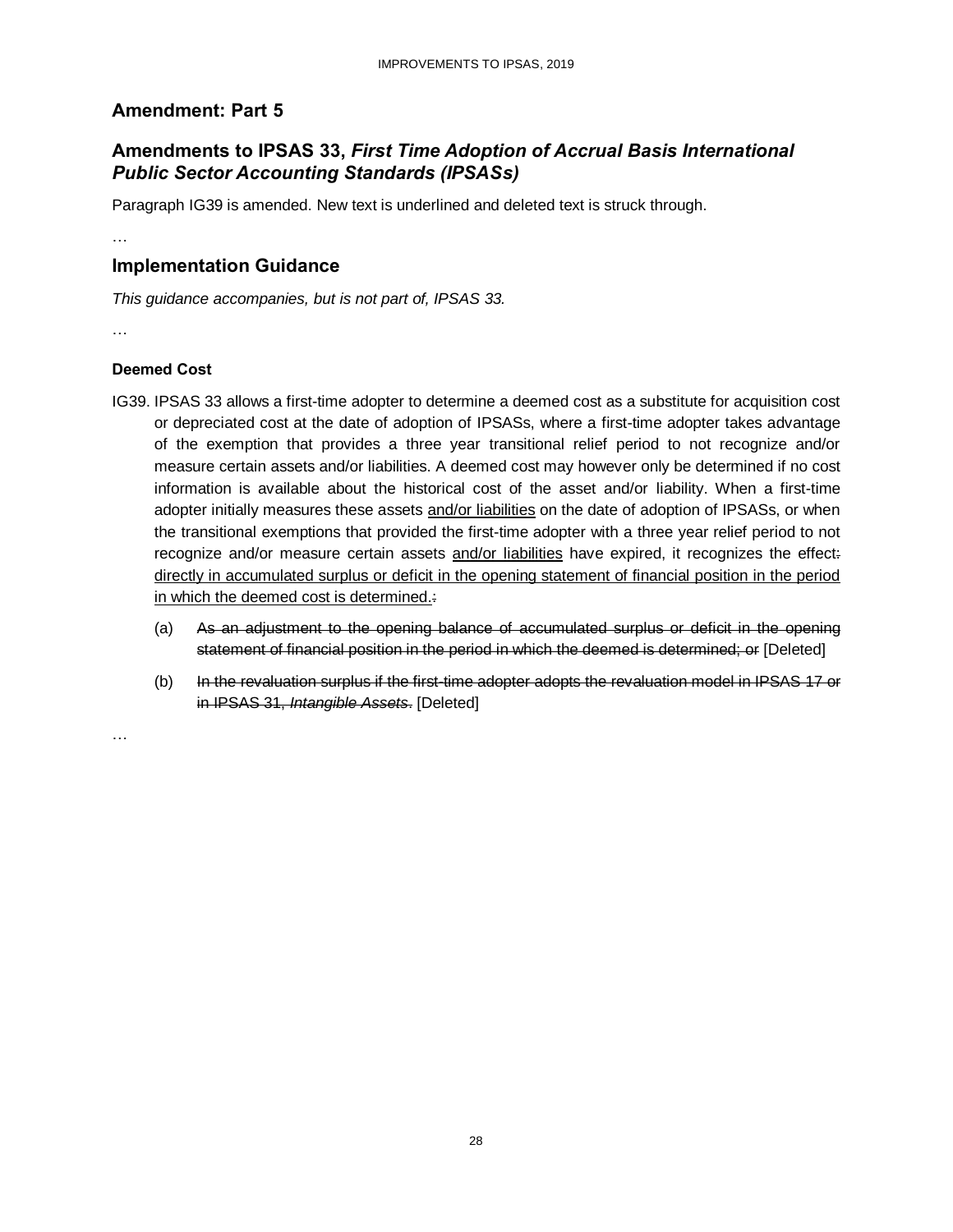## <span id="page-28-0"></span>**Amendment: Part 6**

## **Amendments to IPSAS 40,** *Public Sector Combinations*

Paragraphs 126C and 126D are added. New text is underlined.

…

#### **Effective Date**

- …
- 126C.When an entity adopts the accrual basis IPSASs as defined in IPSAS 33, *First-time Adoption of Accrual Basis International Public Sector Accounting Standards (IPSASs),* for financial reporting purposes subsequent to this effective date, this Standard applies to the entity's annual financial statements covering periods beginning on or after the date of adoption of IPSASs.
- 126D.**Paragraph 126C was amended by [draft]** *Improvements to IPSAS, 2019***, issued in [Month] [Year]. An entity shall apply this amendment for annual financial statements covering periods beginning on or after January 1, [Year]. Earlier application is permitted.**

…

## **Basis for Conclusions**

…

#### **Revision of IPSAS 40 as a result of [draft]** *Improvements to IPSAS, 2019*

BC95. The paragraph related to IPSAS 33, *First-time Adoption of Accrual Basis International Public Sector Accounting Standards (IPSASs)* was inadvertently omitted when IPSAS 40 was issued. The IPSASB added paragraph 126C to ensure consistency with IPSAS 33.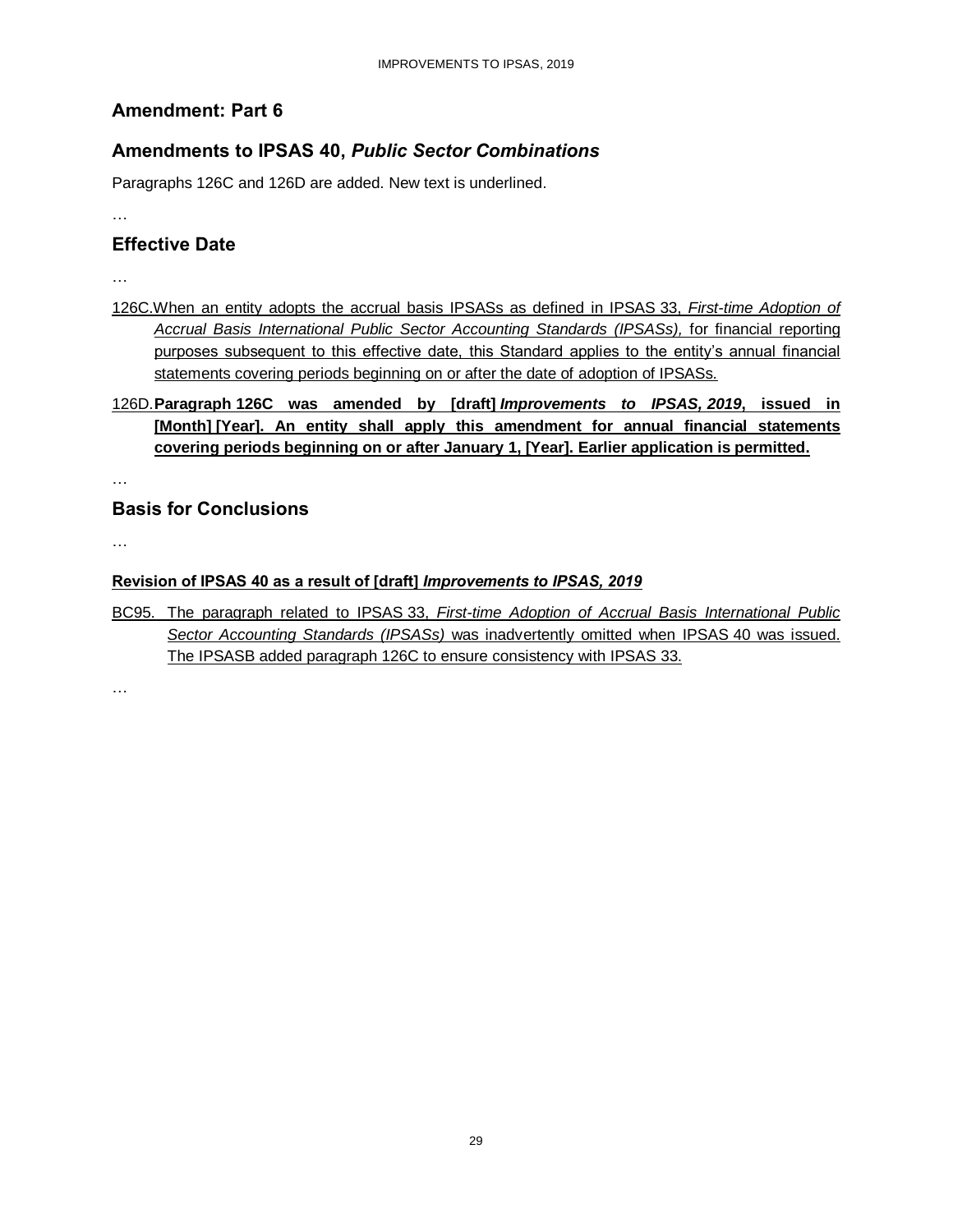<span id="page-29-0"></span>International Public Sector Accounting Standards, Exposure Drafts, Consultation Papers, Recommended Practice Guidelines, and other IPSASB publications are published by, and copyright of, IFAC.

The IPSASB and IFAC do not accept responsibility for loss caused to any person who acts or refrains from acting in reliance on the material in this publication, whether such loss is caused by negligence or otherwise.

The 'International Public Sector Accounting Standards Board', 'International Public Sector Accounting Standards', 'Recommended Practice Guidelines', 'International Federation of Accountants', 'IPSASB', 'IPSAS', 'RPG', 'IFAC', the IPSASB logo, and IFAC logo are trademarks of IFAC, or registered trademarks and service marks of IFAC in the US and other countries.

Copyright © July 2019 by the International Federation of Accountants (IFAC). All rights reserved. Permission is granted to make copies of this work to achieve maximum exposure and feedback provided that each copy bears the following credit line: *"Copyright © July 2019 by the International Federation of Accountants (IFAC). All rights reserved. Used with permission of IFAC. Permission is granted to make copies of this work to achieve maximum exposure and feedback."*